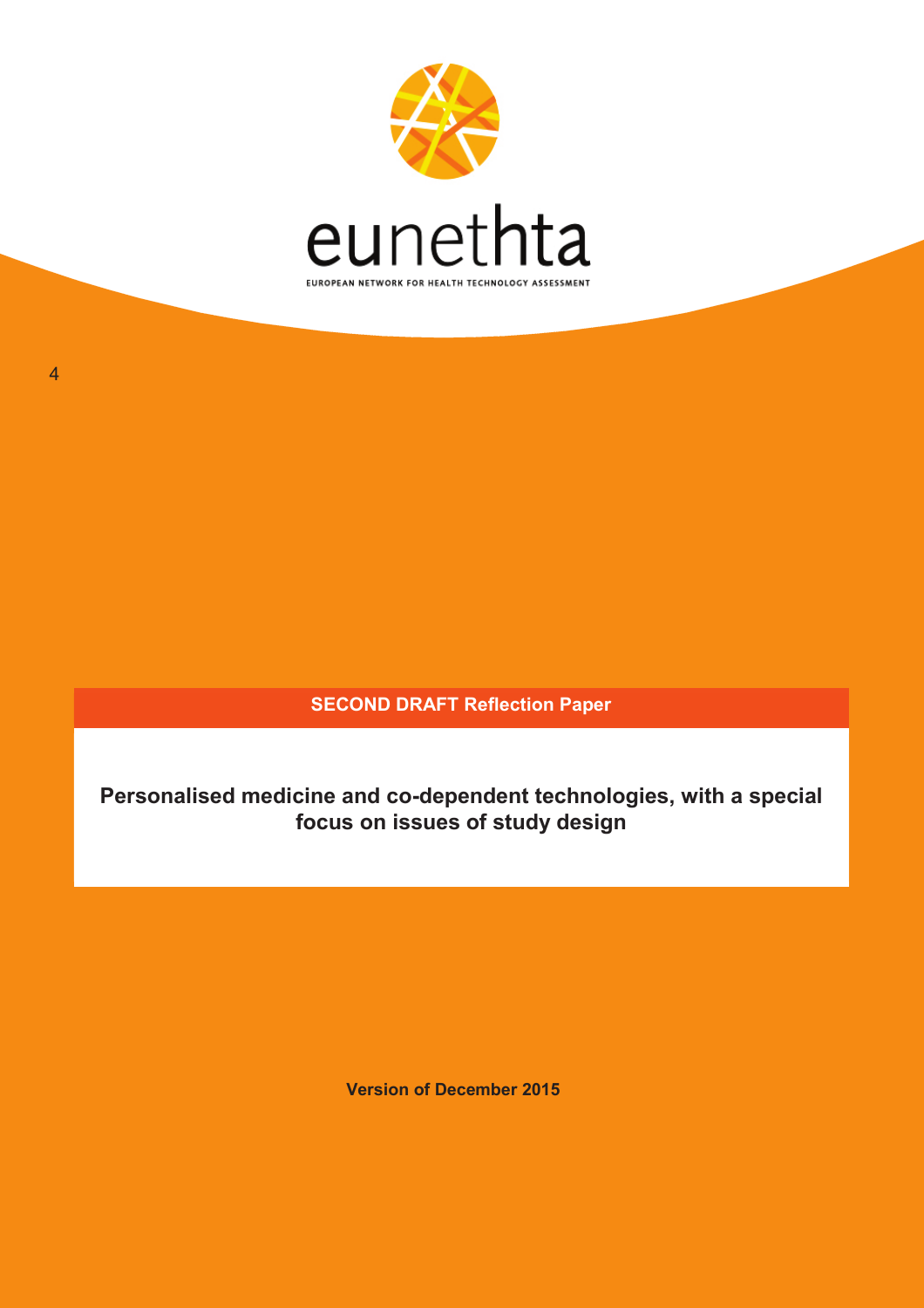5 6

> The primary objective of this EUnetHTA JA2 WP 7 methodological reflection paper is to focus on methodological challenges encountered by HTA assessors while performing relative effectiveness assessments (REA) of (co-dependent) health technologies in the emerging field of personalised medicine (PM).

> The reflection paper aims to contribute to the ongoing discussion, both within EUnetHTA and with external stakeholders, about appropriate methods for the evaluation of PM technologies and lays the initial groundwork for the development of a comprehensive guideline with detailed recommendations for HTA and REA in this field.

As such, this reflection paper presents non-binding views and statements of EUnetHTA network members on the topic of PM.

In no way does it represent the official opinion of the participating institutions or individuals.

22

23

24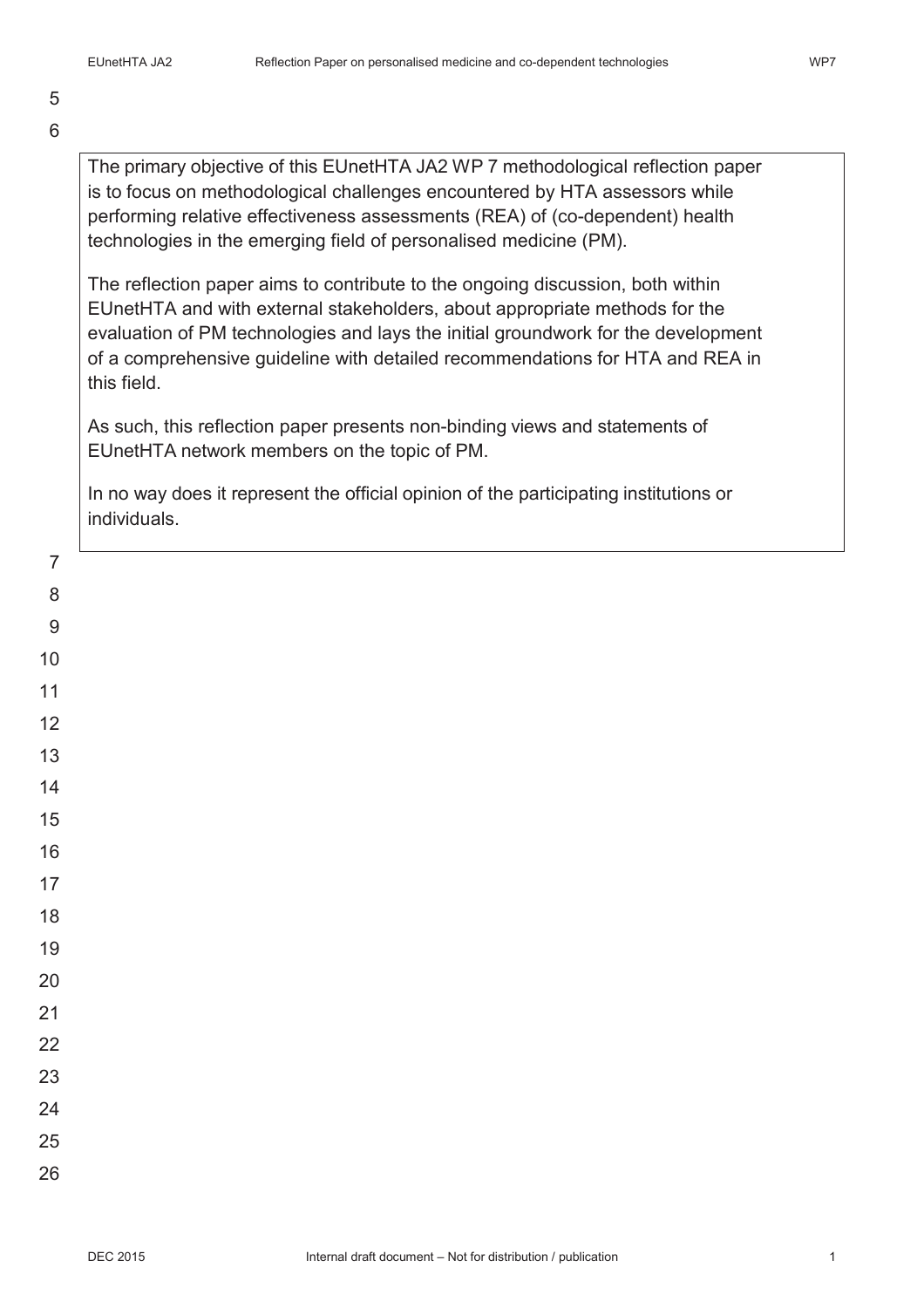| 27 |                                                                                     |
|----|-------------------------------------------------------------------------------------|
| 28 |                                                                                     |
| 29 |                                                                                     |
| 30 |                                                                                     |
| 31 | This methodological reflection paper on "Personalised medicine and co-dependent     |
| 32 | technologies, with a special focus on issues of study design" has been developed by |
| 33 | <b>IQWIG - GERMANY</b>                                                              |
| 34 |                                                                                     |
| 35 | With assistance from draft group members from                                       |
| 36 | HAS - FRANCE and OSTEBA - SPAIN                                                     |
| 37 |                                                                                     |
| 38 | The reflection paper was reviewed by a group of dedicated reviewers from            |
| 39 | AIFA - ITALY, NICE - UNITED KINGDOM, AETSA - SPAIN                                  |
| 40 |                                                                                     |
| 41 |                                                                                     |
| 42 |                                                                                     |
| 43 |                                                                                     |
| 44 |                                                                                     |
| 45 |                                                                                     |
| 46 |                                                                                     |
| 47 |                                                                                     |
| 48 |                                                                                     |
|    |                                                                                     |
| 49 |                                                                                     |
| 50 |                                                                                     |
|    |                                                                                     |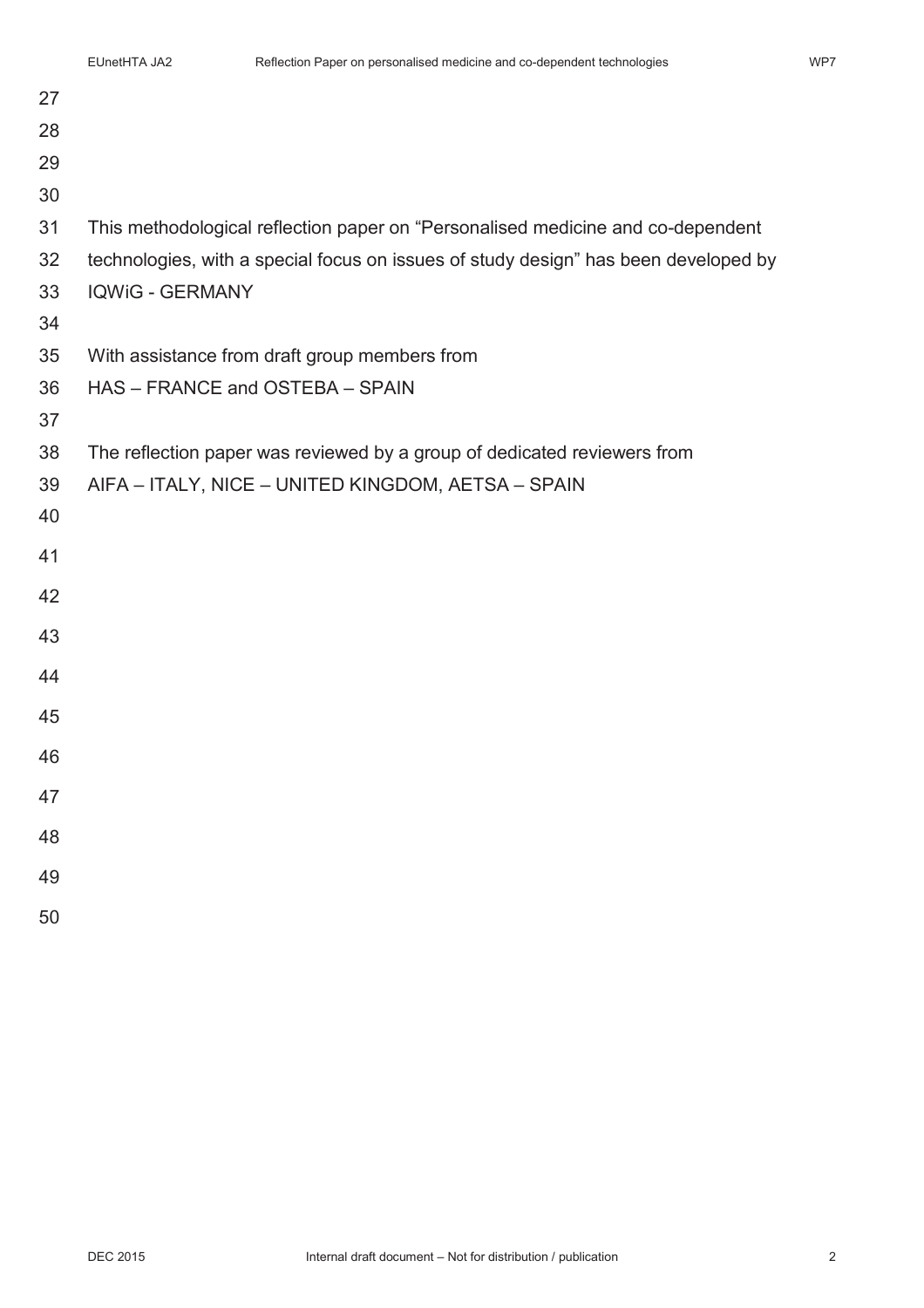# **Table of contents**

| 54 |                                                                               |  |
|----|-------------------------------------------------------------------------------|--|
| 55 |                                                                               |  |
| 56 |                                                                               |  |
| 57 |                                                                               |  |
| 58 |                                                                               |  |
| 59 |                                                                               |  |
| 60 |                                                                               |  |
| 61 |                                                                               |  |
| 62 |                                                                               |  |
| 63 |                                                                               |  |
| 64 |                                                                               |  |
| 65 | 2.6. Handling the situation of insufficient (direct) evidence for the benefit |  |
| 66 |                                                                               |  |
| 67 |                                                                               |  |
| 68 |                                                                               |  |
| 69 |                                                                               |  |
| 70 |                                                                               |  |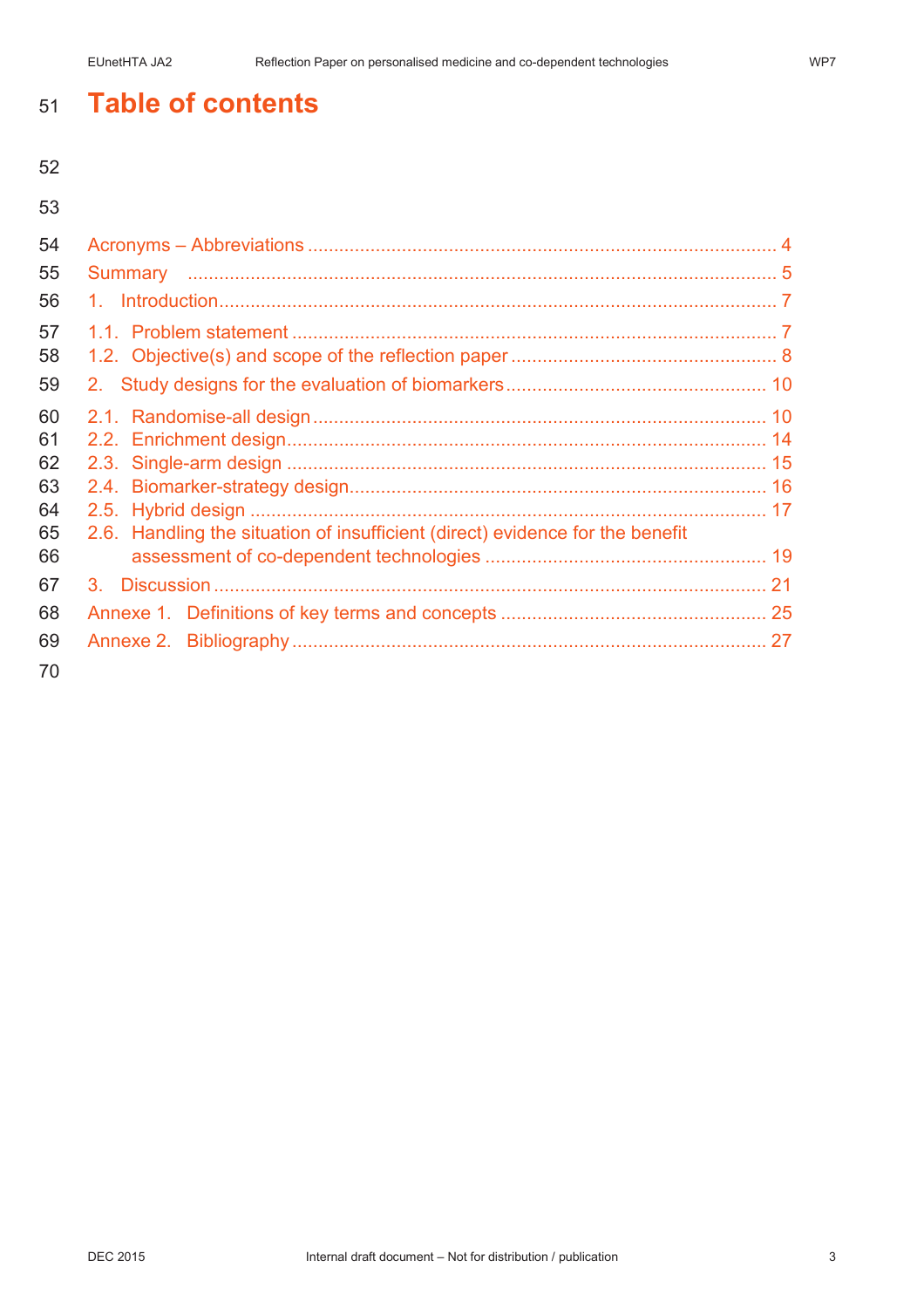# **Acronyms – Abbreviations**

| 72 | <b>AETSA</b>  | <b>Andalusian HTA Agency</b>                                             |
|----|---------------|--------------------------------------------------------------------------|
| 73 | <b>AIFA</b>   | <b>Italian Medicines Agency</b>                                          |
| 74 | $\mathsf C$   | Control                                                                  |
| 75 | <b>CF TDN</b> | <b>Cystic Fibrosis Therapeutics Development Network</b>                  |
| 76 | <b>DNA</b>    | Deoxyribonucleic acid                                                    |
| 77 |               | <b>ECFS-CTN European Cystic Fibrosis Society-Clinical Trials Network</b> |
| 78 | <b>EGAPP</b>  | Evaluation of genomic applications in practice and prevention            |
| 79 | <b>EGFR</b>   | Epidermal growth factor receptor                                         |
| 80 | EU            | <b>European Union</b>                                                    |
| 81 | <b>HAS</b>    | <b>French National Authority for Health</b>                              |
| 82 | HER2          | Human epidermal growth factor receptor type 2                            |
| 83 | <b>HTA</b>    | Health technology assessment                                             |
| 84 | <b>HTAAP</b>  | <b>Health Technology Assessment Access Point</b>                         |
| 85 | IMI           | <b>Innovative Medicines Initiative</b>                                   |
| 86 | <b>IQWiG</b>  | Institute for Quality and Efficiency in Health Care                      |
| 87 | <b>LEA</b>    | Linked evidence approach                                                 |
| 88 | <b>MSAC</b>   | <b>Australian Medical Services Advisory Committee</b>                    |
| 89 | <b>NICE</b>   | National Institute for Health and Care Excellence                        |
| 90 | <b>NSCLC</b>  | Non-small-cell lung cancer                                               |
| 91 | <b>OSTEBA</b> | Basque Agency for HTA, Department of Health                              |
| 92 | <b>PFS</b>    | Progression-free survival                                                |
| 93 | PM            | Personalised medicine                                                    |
| 94 | <b>RCT</b>    | Randomised controlled trial                                              |
| 95 | <b>REA</b>    | Relative effectiveness assessment                                        |
| 96 | Τ             | <b>Treatment</b>                                                         |
| 97 | UK            | <b>United Kingdom</b>                                                    |
| 98 | <b>USA</b>    | <b>United States of America</b>                                          |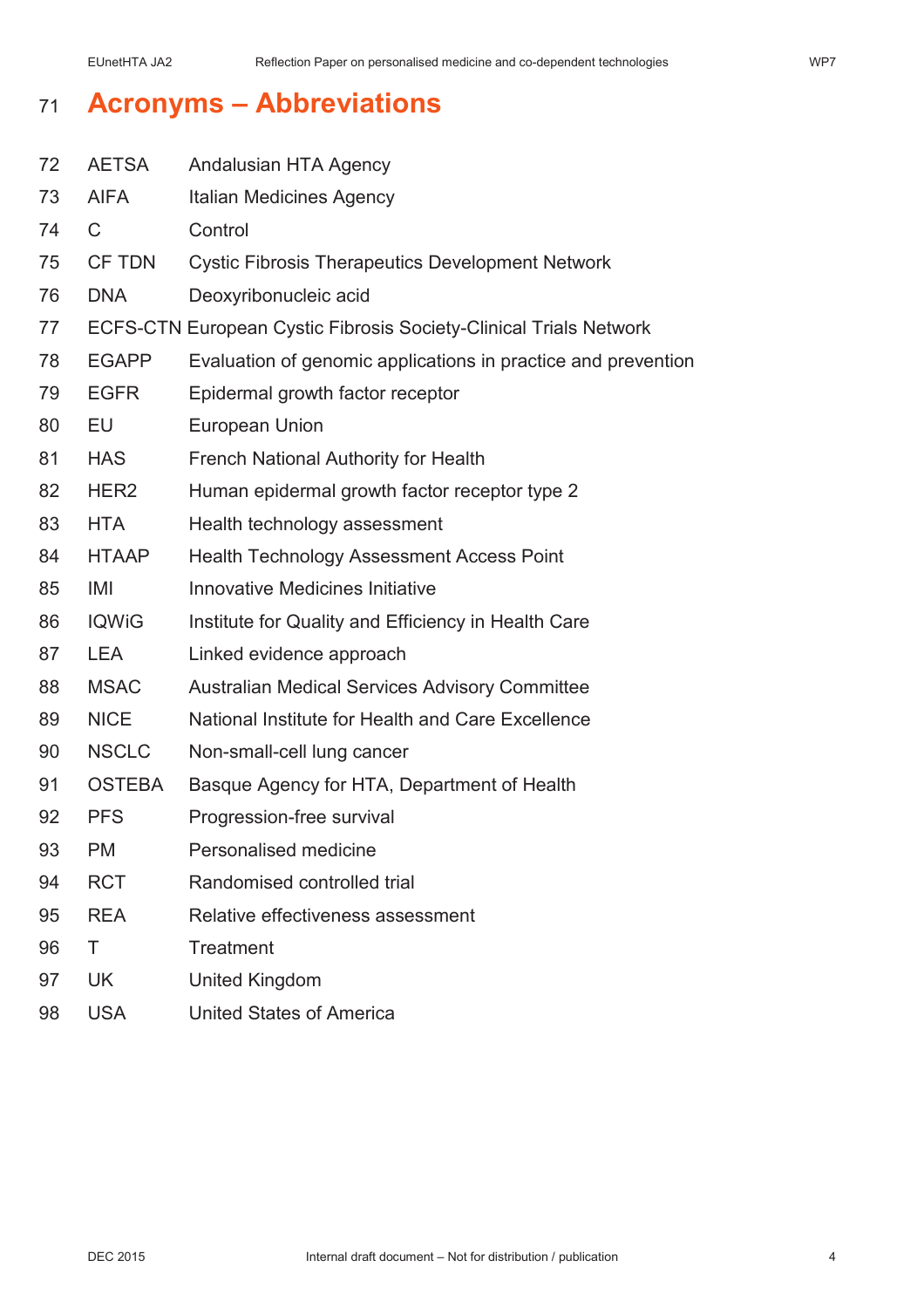# **Summary**

 The relevance of personalised medicine (PM) for patient care and the health care system in general is a subject of intense discussion, often accompanied by great expectations and 102 promises concerning the patient-relevant benefit of PM technologies. A sharp increase in the dissemination of PM into the health care system is therefore to be expected. The reflection paper aims to contribute to the ongoing discussion, both within EUnetHTA and with external stakeholders, about appropriate methods for the evaluation of PM technologies. It also aims to support the development of a future methodological EUnetHTA guideline on PM containing detailed recommendations on various aspects from 108 the health technology assessment (HTA) perspective. The working definition of PM for this reflection paper is taken from a recent systematic review conducted to understand how the term "PM" is actually used in scientific practice: "PM seeks to improve stratification and timing of health care by utilizing biological information and biomarkers on the level of molecular disease pathways, genetics, proteomics as well as metabolomics" [1]. This definition clarifies two aspects: (i) PM refers to groups of patients (i.e. does not actually lead to truly individualised interventions), and (ii) these groups are defined by biological information and biomarkers. The authors of this reflection paper postulate that in general, 116 the existing HTA methods are appropriate tools for the assessment of PM technologies and that no specific new methods need to be developed. However, existing methods may need to be adapted. The reflection paper discusses the impact of four main study designs on the benefit assessment of PM technologies: (i) randomise-all, (ii) enrichment, (iii) single-arm, and (iv) biomarker-strategy design. These designs were identified in a recent systematic review. Several modifications are available and can also be combined with each other (hybrid designs). Whether the use of a specific design is appropriate depends on what question is asked and whether the assumptions made to interpret the results are acceptable. In the assessment of PM, as in most medical technologies, randomised controlled trials (RCTs) represent the highest level of evidence. However, such studies are rarely conducted within the context of PM, except for the enrichment design, which has some limitations. Due to this lack of direct high-quality evidence, some HTA bodies adopt a so-called "linked evidence approach" in the evaluation of co-dependent PM technologies. Other HTA bodies regard this approach as an "interim solution" associated with various methodological weaknesses. To infer from the current paucity of RCT-based evidence that lower-quality study designs should be used to assess PM technologies increases the risk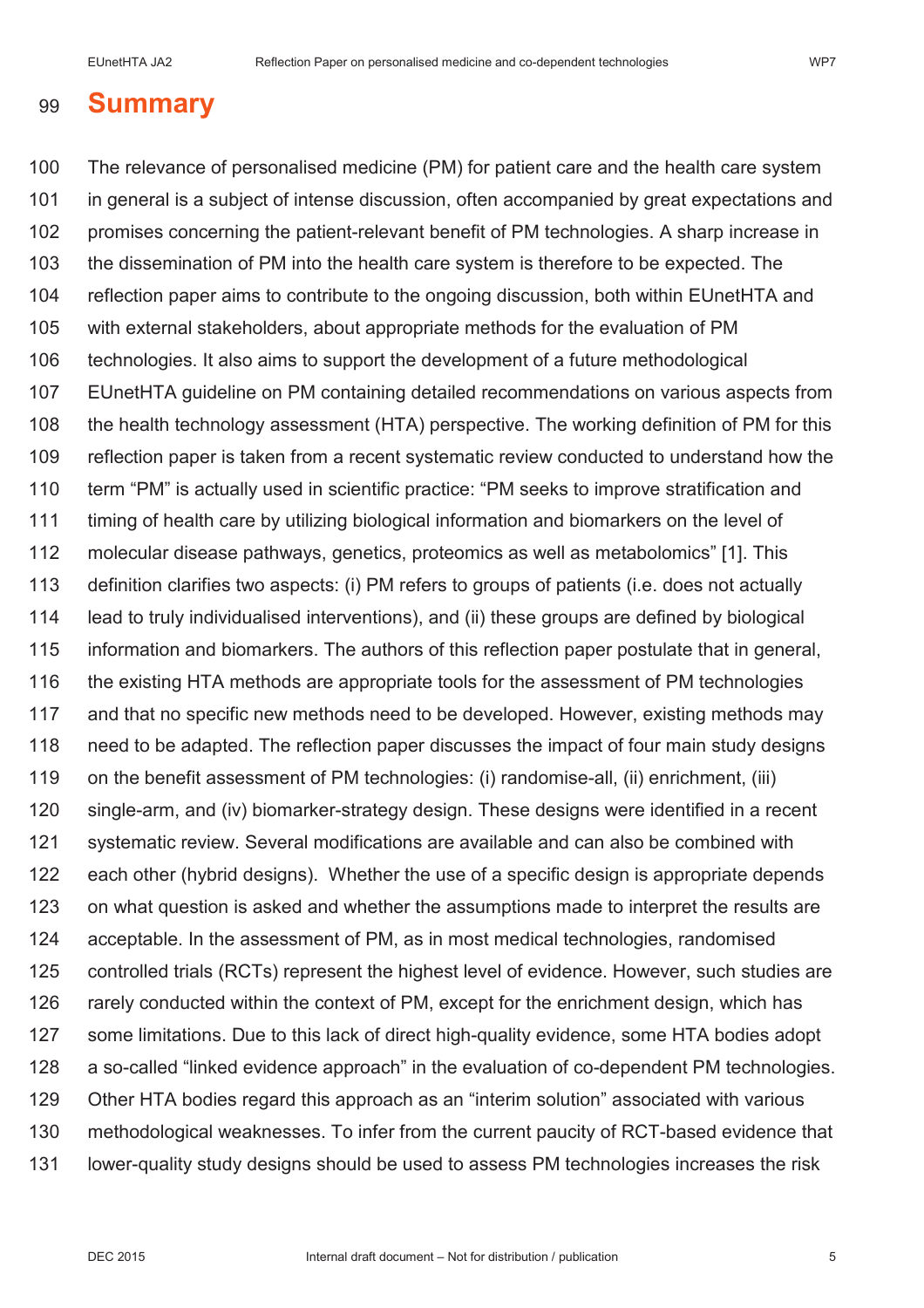- 132 of biased conclusions in HTA. On a system level this may reduce the incentive to conduct
- 133 more studies with higher-level evidence.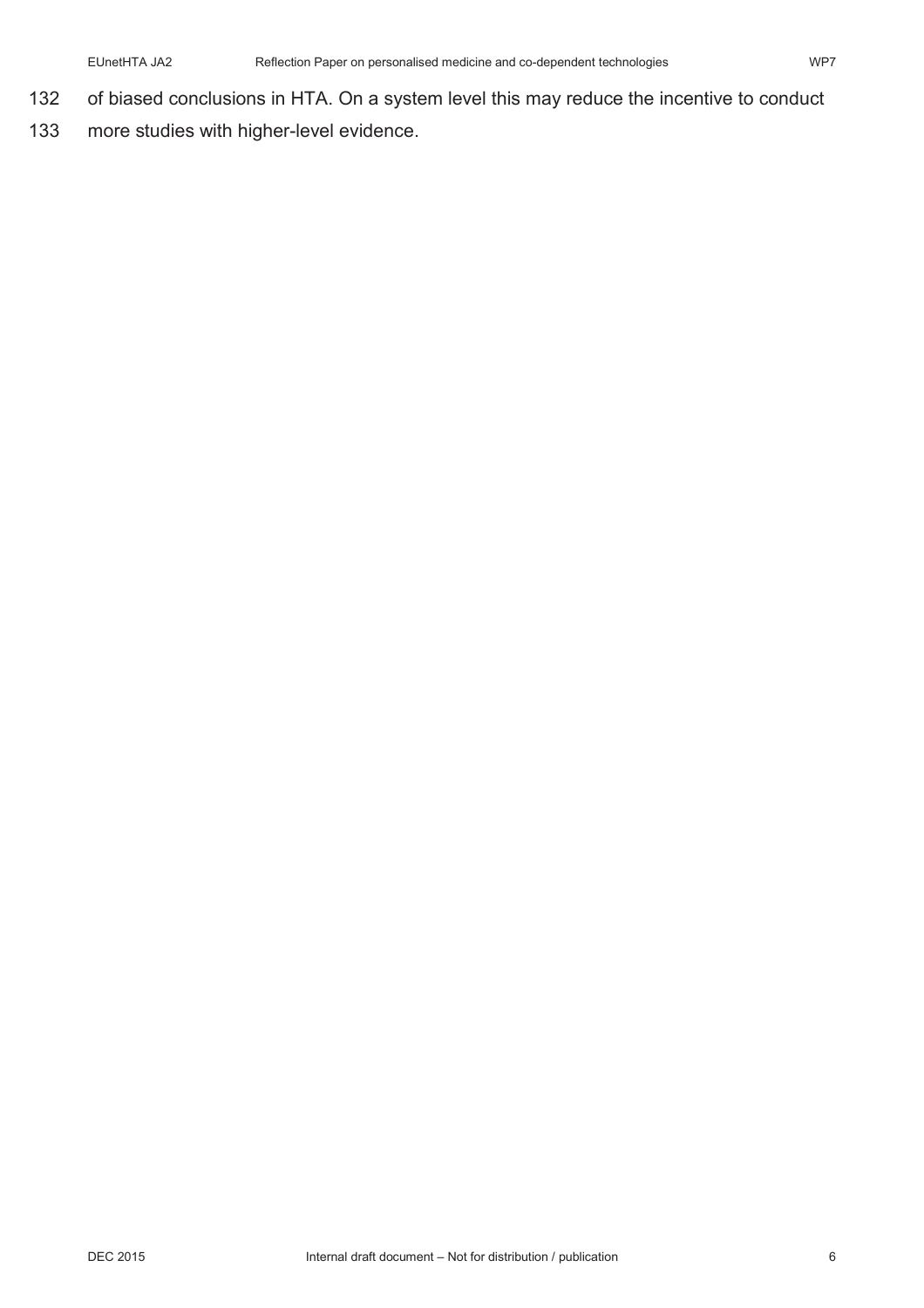# **1. Introduction**

### **1.1. Problem statement**

 The relevance of personalised medicine (PM) for patient care and the health care system in general is a subject of intense discussion, often accompanied by great expectations and promises concerning the patient-relevant benefit of PM technologies [2-5]. A sharp increase in the dissemination of PM into the health care system is to be expected: An analysis from 2012 of the clinical pipelines of 21 leading pharmaceutical and biotechnology companies showed that between 12% and 50% were PM technologies [6]. In addition, substantial resources are being invested in PM. For instance, in the USA, President Obama has allocated \$215 million of the 2016 budget to a major research programme, the "Precision Medicine Initiative", focussing on the development of more and better treatments for cancer [7,8]. Furthermore, between 2007 and 2012 an estimated €1 billion was invested in the promotion of PM technologies within the context of the Seventh EU Framework Programme for Research and Technological Development (FP7) [9].

 This raises questions about the challenges involved for HTA bodies regarding the assessment and reimbursement of PM technologies. For instance, diverging opinions exist on whether or not new HTA methods are needed in this regard (e.g. [10-17]). These issues need to be discussed within the HTA community.

 Various definitions of individualised or personalised medicine are available [18]. A broad one is provided by the European Alliance for Personalised Medicine: "A targeted approach to the prevention, diagnosis and treatment of disease based on an individual's specific profile" [19]. A German working group conducted a systematic review to understand how the term "PM" was actually used in scientific practice. On the basis of the definitions identified, they derived the following "precising definition": "PM seeks to improve stratification and timing of health care by utilizing biological information and biomarkers on the level of molecular disease pathways, genetics, proteomics as well as metabolomics" [1]. This definition clarifies two aspects: PM refers to groups of patients (i.e. does not actually lead to truly individualised interventions), and these groups are defined by "biological information and biomarkers". The diagnostic test (e.g. imaging or laboratory biomarker) used to identify a specific patient group and the subsequent therapeutic intervention are co-dependent technologies, that is, "their use needs to be combined (either sequentially or simultaneously) to achieve or enhance the intended clinical effect of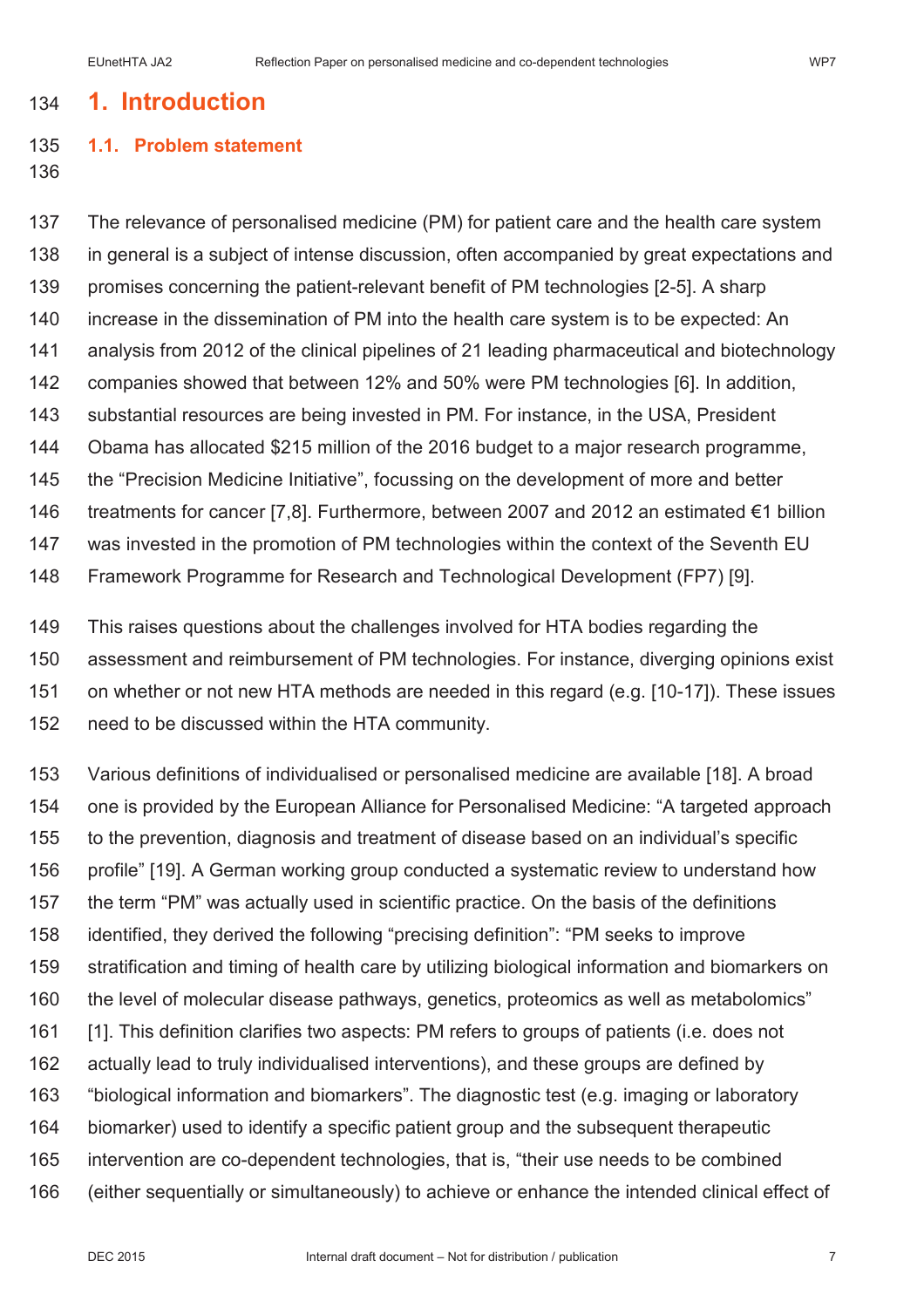either technology" [20]. The diagnostic test is also referred to as a "companion diagnostic" [21,22].

- The above definition of PM by the German working group [1] leads to the term "stratified" (or "precision") medicine [23]. The two terms " PM" and "precision medicine" are often used interchangeably (also in scientific literature) [24]. "However, there was concern that the word `personalised´ could be misinterpreted to imply that treatments and preventive measures are being developed uniquely for each individual; in precision medicine, the focus is on identifying which approaches will be effective for which patients based on genetic, environmental, and lifestyle factors" [25]. PM and precision medicine essentially have the same goal, namely, "finding the best possible medicine and therapy for each and every individual patient" [26]. Precision medicine can therefore be considered an expansion of the PM concept and some researchers argue that the most recent term, "precision medicine", should be preferred to the term "PM" [27].
- Another term often used in connection with PM is targeted therapy, a concept mostly used in cancer treatment, which "relies on the existence of a defined molecular target…and/or on the existence of a biomarker able to identify the target population…" [28].
- PM "does not literally mean the creation of drugs or medical devices that are unique to a
- patient" [29], such as prosthetics designed for individual patients or the individualised
- processing of human cells and tissues (e.g. autologous stem cell transplants or patient-
- specific cancer vaccines) [29]. This does not imply that such interventions do not require
- evidence-based assessment; however, they do not form part of the common
- understanding of PM as outlined in the definition above [1]. Furthermore, this definition
- does not cover the individualised selection of treatments by means of n-of-1 trials.
- 

### **1.2. Objective(s) and scope of the reflection paper**

 The reflection paper aims to contribute to the ongoing discussion, both within EUnetHTA and with external stakeholders, about appropriate methods for the evaluation of PM technologies. It also aims to support the development of a future methodological EUnetHTA guideline on PM containing detailed recommendations on various aspects from the HTA perspective. The paper discusses the impact of four main study designs on the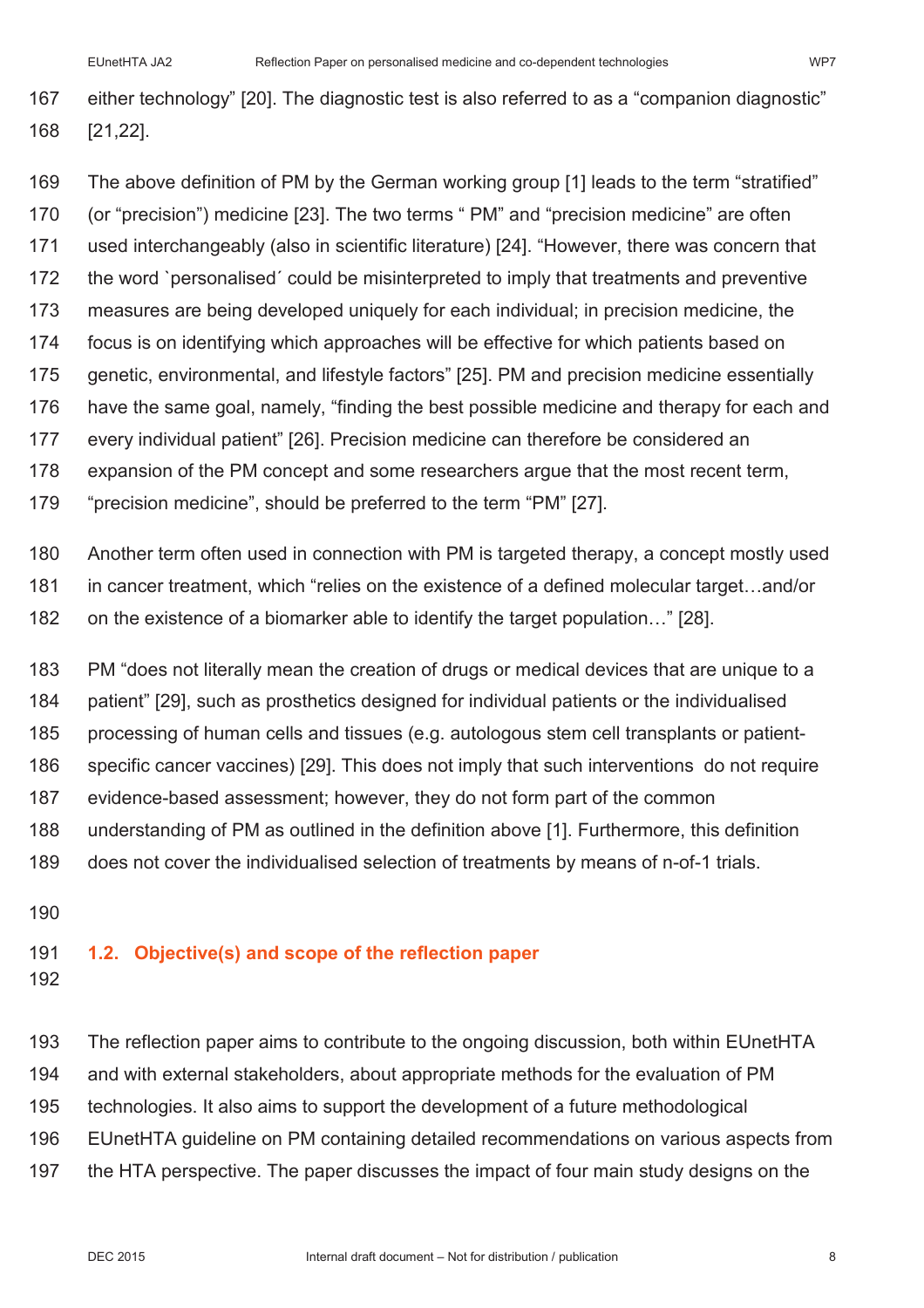- benefit assessment of PM technologies. Its focus it thus rather narrow. The cost-
- effectiveness assessment of PM, as well as legal, ethical, and societal implications, are
- beyond the scope of the reflection paper. However, these aspects are discussed
- elsewhere, for example, by Gutiérrez-Ibarluzea on the basis of the EUnetHTA core model
- [30].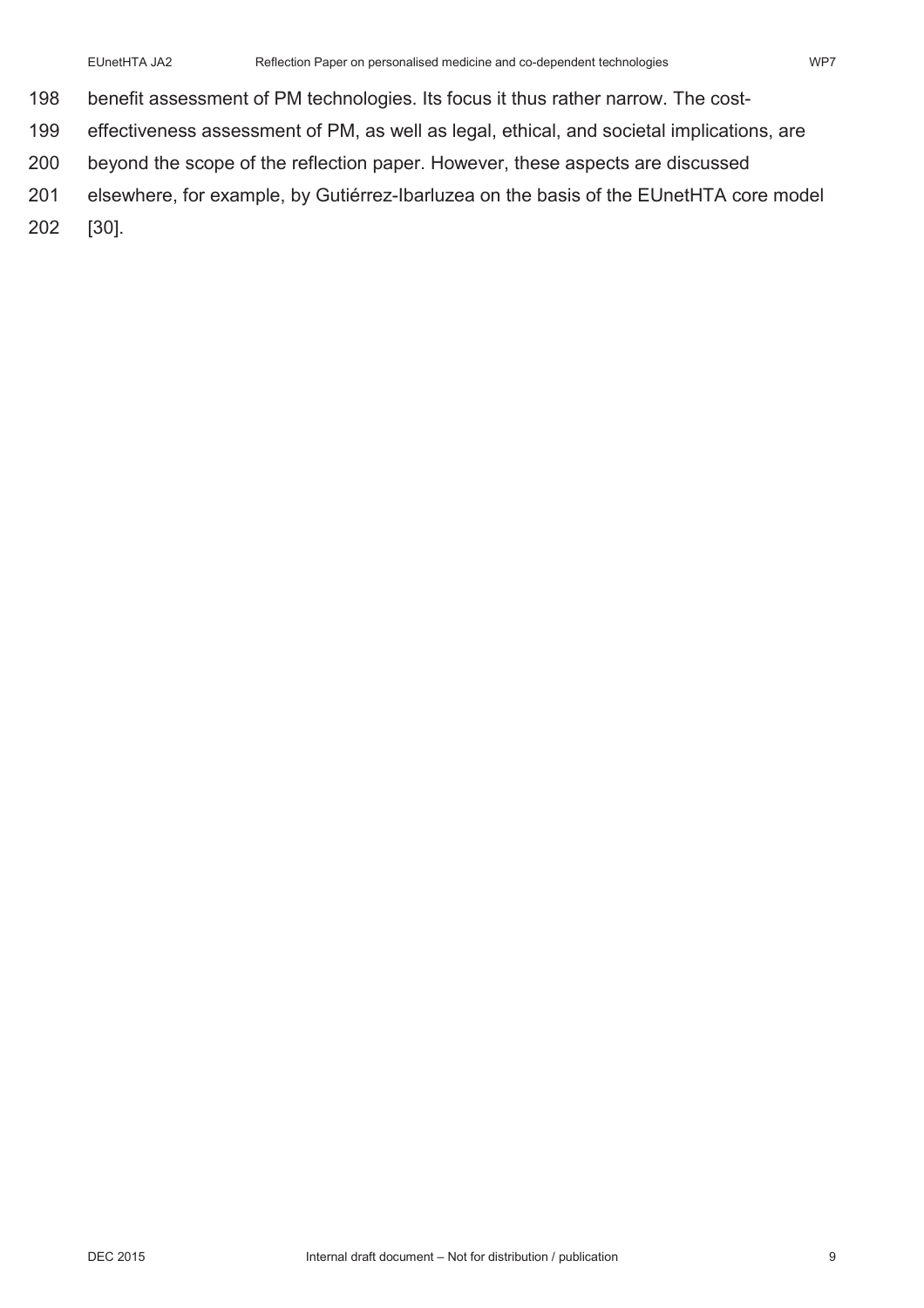# **2. Study designs for the evaluation of biomarkers**

- This reflection paper discusses the four main categories of study designs aiming to assess the patient-relevant benefit of PM technologies: (i) randomise-all, (ii) enrichment, (iii) single-arm, and (iv) biomarker-strategy design. They were selected on the basis of a systematic review that aimed to identify study designs used in the evaluation of prognostic and predictive biomarkers and to develop a classification scheme [31]. To the best of our knowledge, this review is so far the only one of its kind. Several modifications of these study designs are available and can also be combined with each other (hybrid designs).
- Enrichment, randomise-all, and biomarker-strategy designs are studies where different interventions or strategies are compared in parallel in groups of patients. Basically, the allocation of patients to groups does not necessarily have to be conducted in a randomised manner. However, randomisation is the only known form of allocation that generally results in equality of structure, and thus in the comparability, of study groups. Conversely, this means that for non-randomised studies a far greater effort is required to ensure sufficient similarity of structure. In addition, as greater variance can be expected, larger sample sizes are usually required for non-randomised studies than for randomised ones.
- 
- 

## **2.1. Randomise-all design**

 On the basis of the idea that the use of a biomarker can better select the patients for a certain treatment and hence improve patient-relevant outcomes, the interaction between diagnostic information provided by biomarkers and treatment effects needs to be evaluated. This requires a comparison of treatments within the different biomarker strata. Ideally this should be conducted by means of an RCT in which the biomarker test result remains blinded. As all patients are randomised to the different treatment options independently of their biomarker status, this type of design is referred to as a "randomise-all" design (see figure 1). Alternative terms are described in Tajik et al. [31].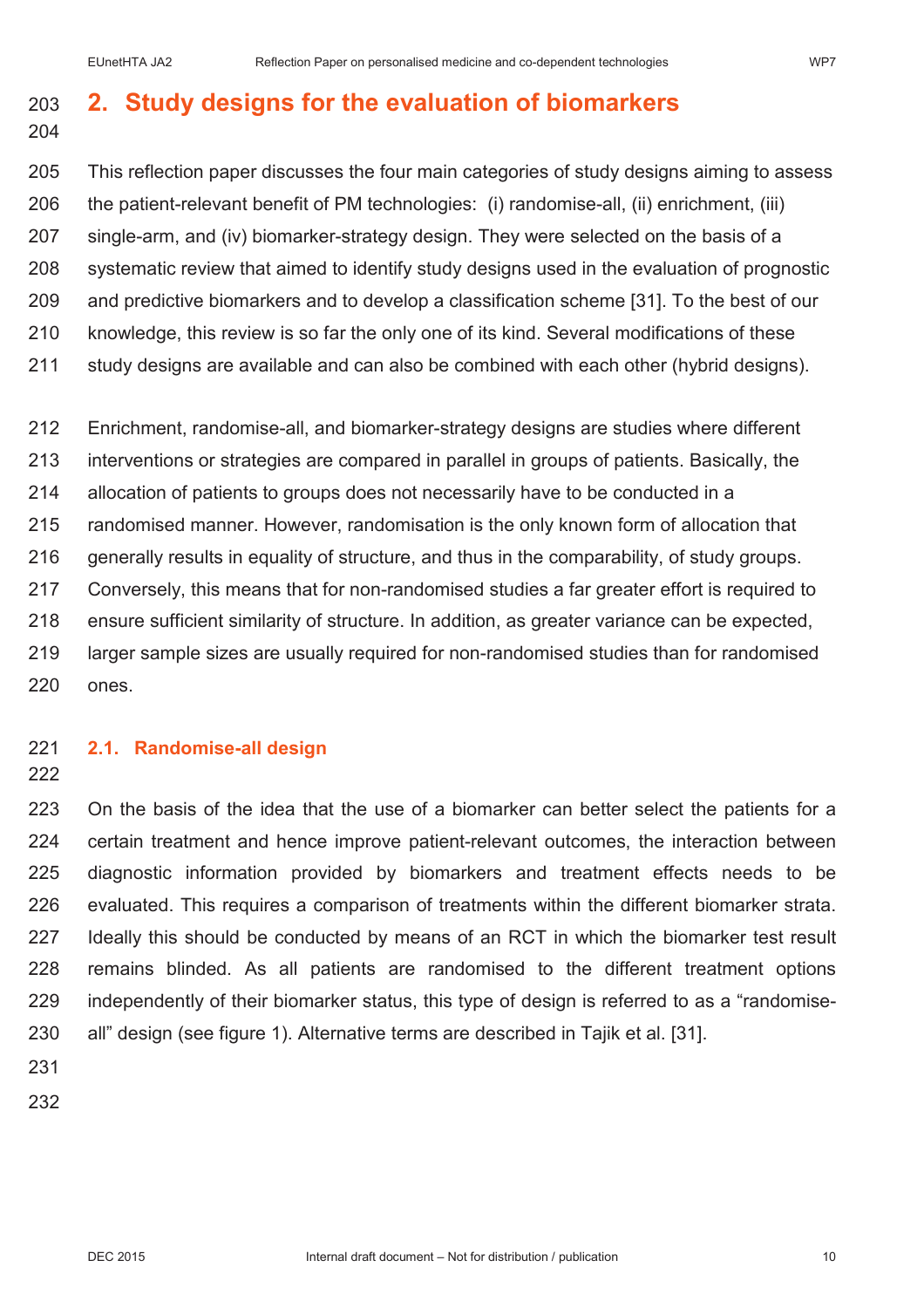

Legend

C: Control; E: Effect; M: Marker status; O: Outcome; P: Patients; R: Randomisation; Strat: Stratification; T: Treatment; +: positive; -: negative

- Figure 1: Randomise-all design
- 

 The following text describes the "simple" situation of a binary biomarker status (positive or negative) and two treatment options ([experimental] treatment [T] or control [C]). However, 238 the basic principles can also be applied to more complex situations.

 In the case of a qualitative interaction there is a reversal of effects, for instance, an advantage of T over C in biomarker-positive patients, but an advantage of C over T in biomarker-negative ones. A reversal of effects has rarely been shown in RCTs, presumably because, if such effects were assumed, a study comparing treatment alternatives in one of the two strata would not be regarded as appropriate, resource- efficient, or ethically justifiable in the first place. An example of such a reversal of effects is a study comparing first-line gefitinib therapy with standard chemotherapy (carboplatin plus paclitaxel) in patients with epidermal growth factor receptor (EGFR)-mutation-positive or negative advanced non-small-cell lung cancer (NSCLC) [32]. It is notable that the study was not primarily designed to detect an interaction between marker status and treatment effect, but to show the non-inferiority of gefitinib in the overall study population. Non- inferiority was shown; however, the survival curves of the two treatment groups crossed, which was ascribed to the interaction between marker status and treatment effect. In Europe, gefitinib was subsequently approved for patients with EGFR-positive NSCLC [33]. An interaction can also be described as qualitative if an advantage of T is shown over C in marker-positive patients, but no difference is shown in the marker-negative group. A well- known example is the benefit of antihormonal therapy (e.g. with tamoxifen) in patients with breast cancer depending on hormone-receptor status [34].

 If treatment effects in the biomarker strata are in the same direction and only show quantitative differences, this represents a quantitative interaction. This situation is common and at the same time particularly problematical for the question of the benefit of a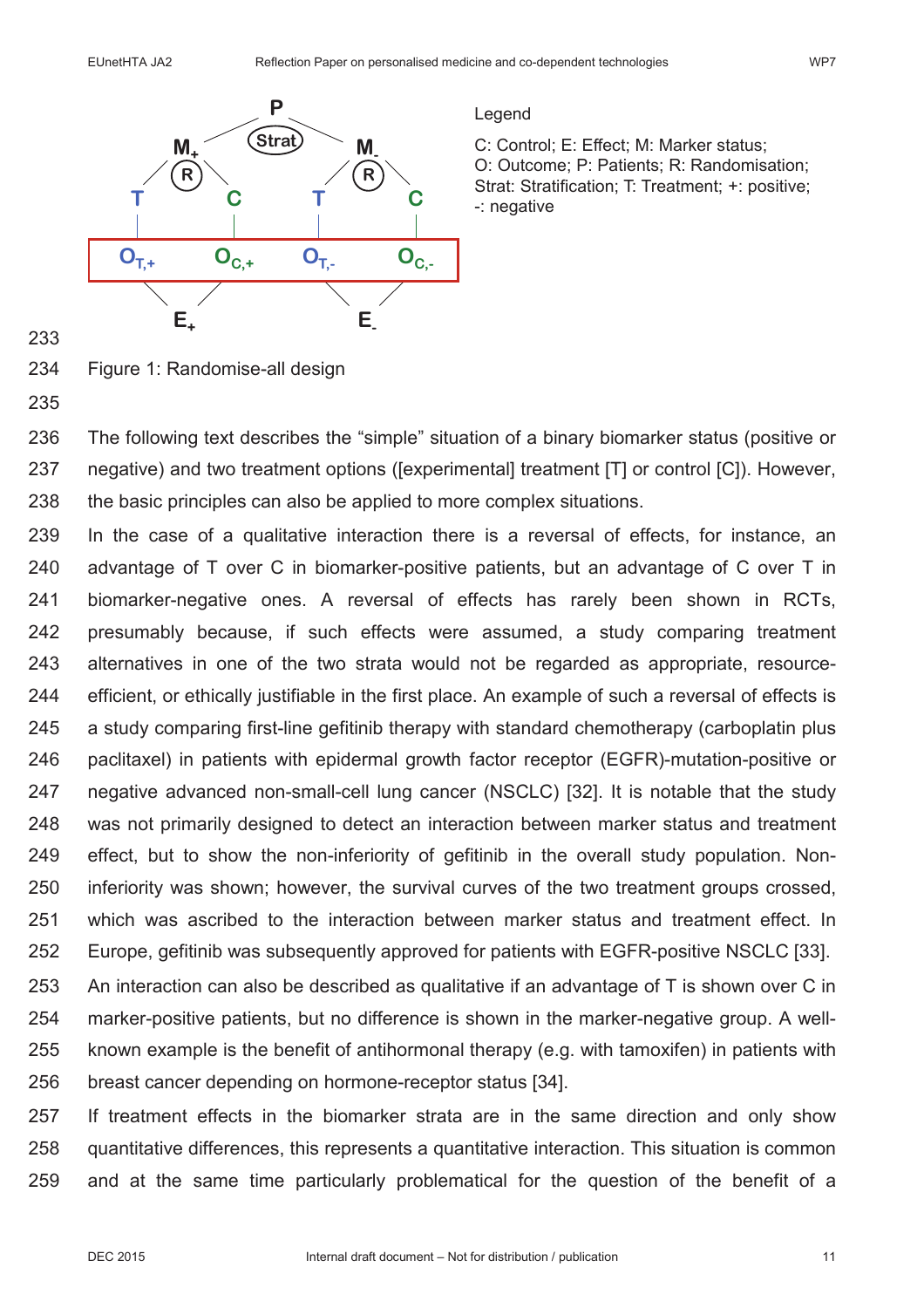biomarker-based choice of treatment. If the "personalised" treatment under investigation is only offered to patients in the subgroup where the greater treatment effect was shown, then a potentially beneficial treatment may be withheld from the remaining patients. This can only be justified if other reasons (e.g. adverse effects, costs) outweigh the (positive but smaller) treatment effects in the remaining patients. A further point should be noted: If a treatment effect is shown and the biomarker under investigation is of prognostic relevance for the outcome of interest, then at least a quantitative interaction always exists. This interaction is either on an absolute scale with a relatively constant treatment effect or on a relative scale with an absolutely constant treatment effect (see table 1). If a biomarker is to be used as a basis for the choice of treatment, a more than irrelevant quantitative interaction must exist. The demonstration of such an interaction requires a general consensus about the statistical methods to be applied.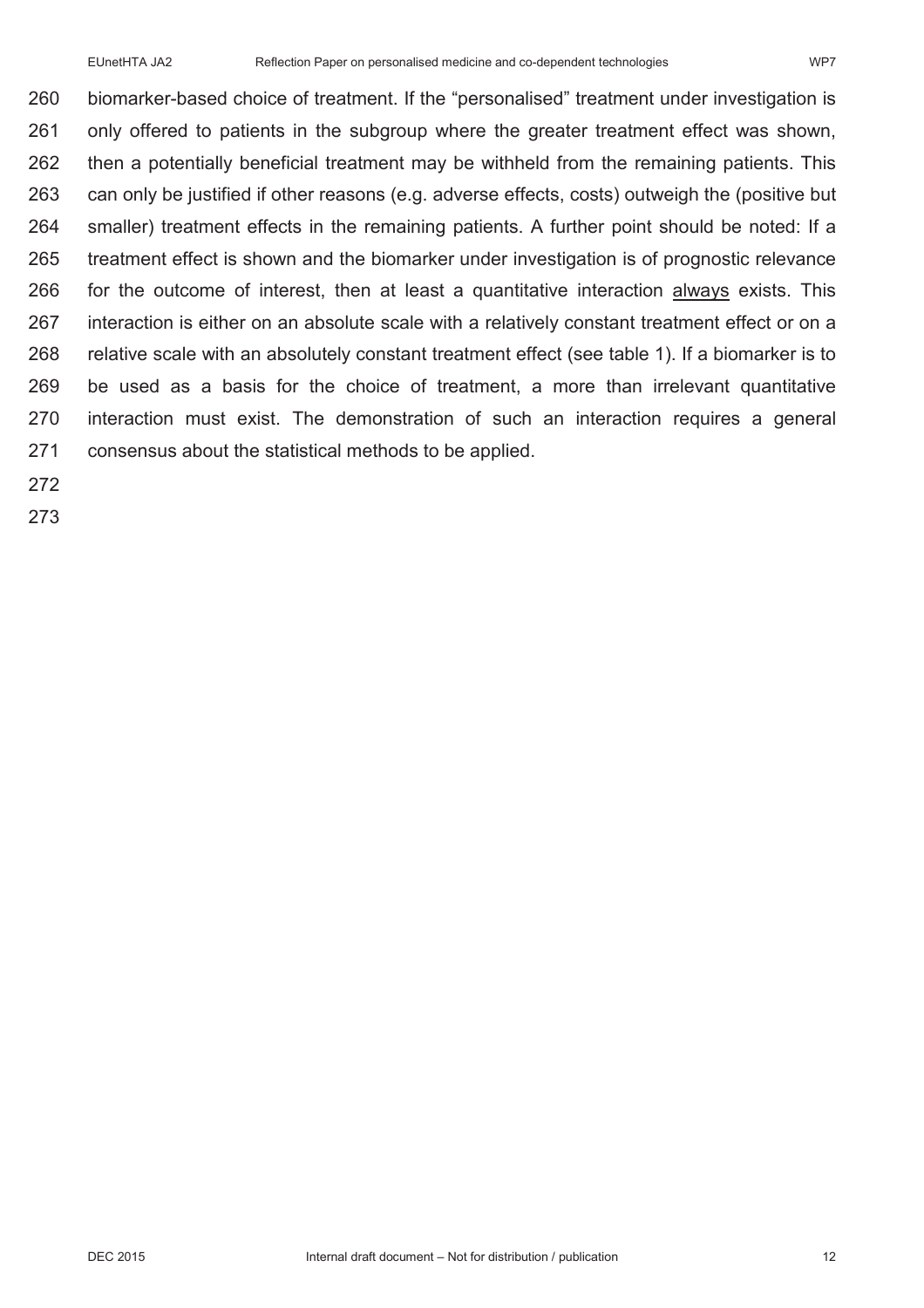### 274 Table 1: Quantitative interaction in dependence on the effect scale



275

277

 The advantage of a randomise-all design is that only this type of design is suitable to assess the individual components of a test-treatment strategy and their interaction. The following questions can be answered: "Is the treatment effective?" and "Is the biomarker sufficiently predictive?" The disadvantage is that the direct (physical or psychological) effects of the test (see Bossuyt and McCaffery [35]) on the patients cannot be assessed, as all patients are tested*.*

284 In principle, a randomise-all design can be applied retrospectively if the biomarker 285 information is still available after completion of the treatment study [36]. However, two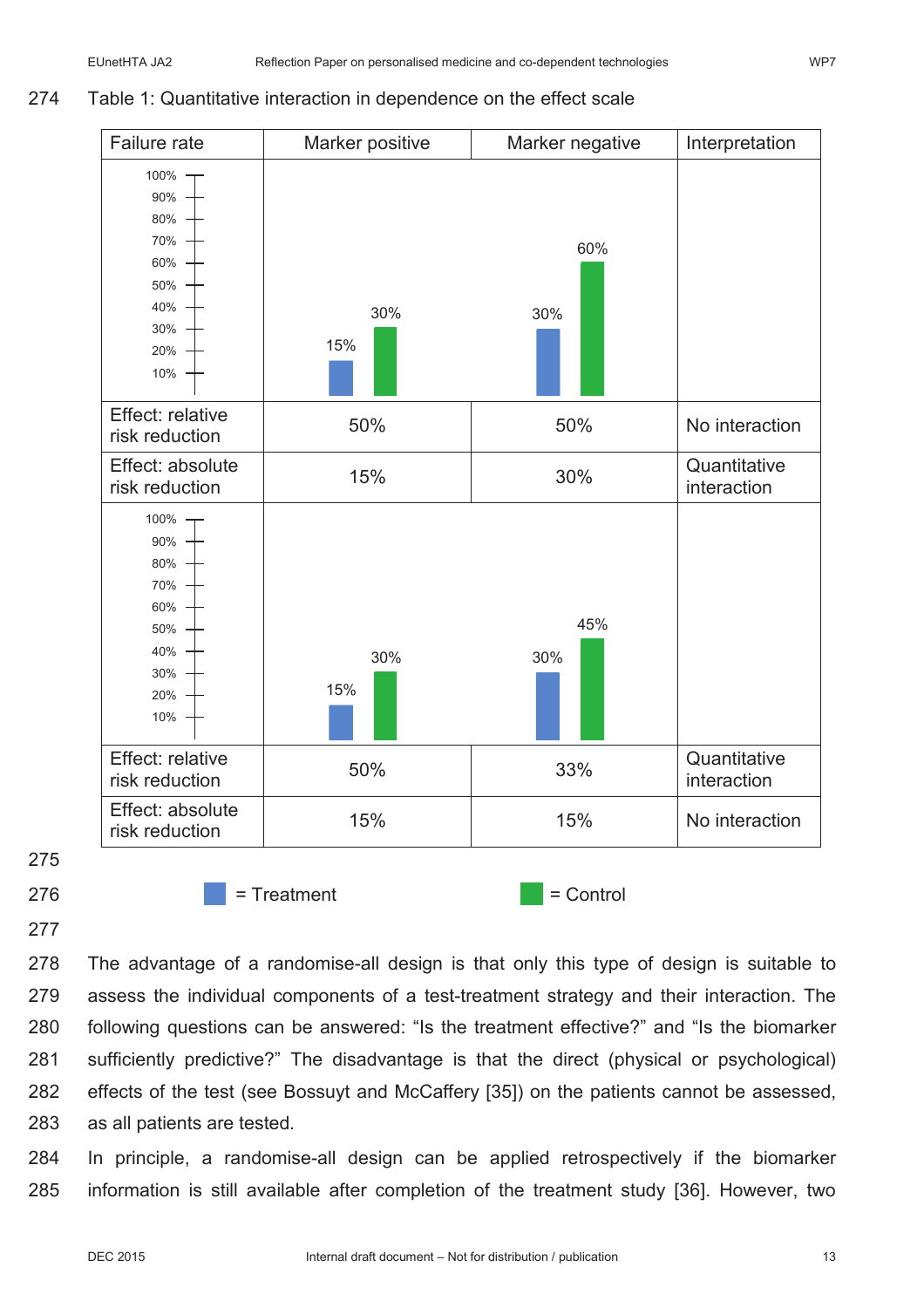main problems arise here: Firstly, a multiple testing problem is created that basically cannot be solved, but only restricted by the post-hoc formulation of a study objective in an amendment to the original study protocol (e.g. including a definition of thresholds). This type of study thus has a prospective-retrospective design [37]. Secondly, it must be ensured that the diagnostic tests used in the original study to determine the biomarkers and the subsequent treatments still represent current standards. It can be assumed that in view of the abundance of "omic" information, prospective-retrospective studies will play an increasing role in clinical research. To conduct these studies, data and samples from clinical studies not directly related to the original study objective will need to be made available and networks formed.

### **2.2. Enrichment design**

 In an enrichment design, only marker-positive (or sometimes only marker-negative) patients are included in a controlled treatment study, that is, the study inclusion criteria are extended by the marker status (see figure 2). Ultimately every clinical study with inclusion and exclusion criteria is thus a study with an enrichment design.



### Legend

C: Control; E: Effect; M: Marker status; O: Outcome; P: Patients; R: Randomisation; T: Treatment; +: positive; -: negative; ?: no data

Figure 2: Enrichment design

 Compared with the randomise-all design, the information is missing on the effectiveness of treatment in patients with the excluded marker status. Instead, conclusions on the (unfavourable, insufficient or lacking) treatment effects in the excluded group are drawn on the basis of assumptions. However, as shown by the example of the impact of the human epidermal growth factor receptor type 2 (HER2) status in women with breast cancer, even highly plausible assumptions may be inaccurate or wrong. On the basis of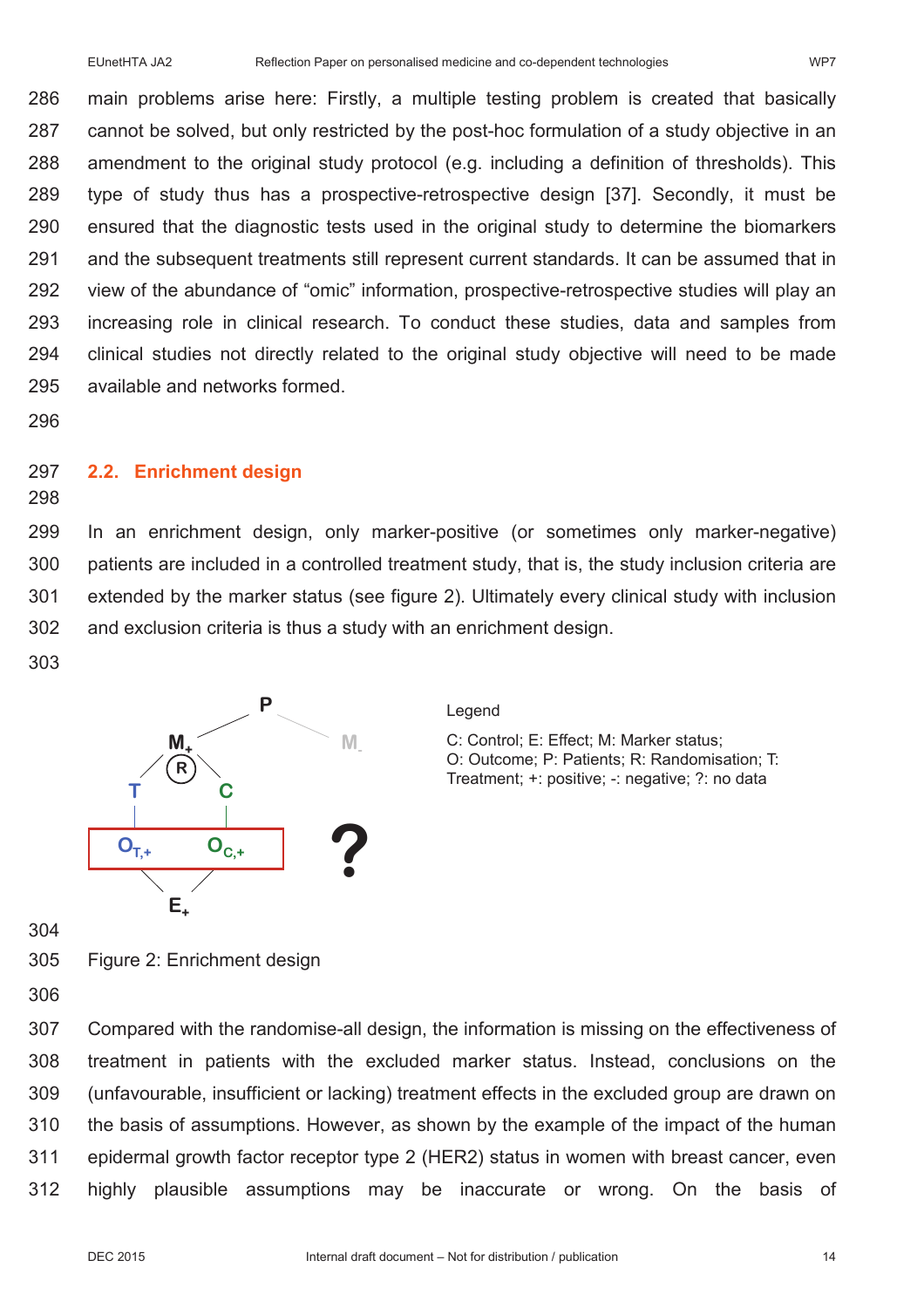pathophysiological mechanisms, only patients with HER2-positive tumours were supposed to be treated in two pivotal studies of the monoclonal antibody trastuzumab, with beneficial effects on disease-free and overall survival [38]. About 10% of patients were subsequently reclassified as HER2-negative; however, the drug also appeared to show a benefit in these patients [39]. A benefit of trastuzumab was also shown in patients with HER2- negative primary tumours, but with circulating tumour cells expressing HER2 [40]. The US National Cancer Institute is currently conducting a study on trastuzumab therapy in patients with HER2-low breast cancer [41].

 One advantage of a study with an enrichment design is that it requires a smaller sample size than other types of studies.

### **2.3. Single-arm design**

 A study is designated as single arm if only the prognostic value of a biomarker with regard to the occurrence of an unfavourable patient-relevant event is evaluated. In this type of study, different biomarker strata, not different treatment options, are compared (see figure 3). Such studies are typically conducted in patients receiving standard treatment. If no treatment is available, the study explores the "natural course" of the disease; however, this type of exploration is extremely rare nowadays, as some kind of treatment is usually offered, which may modify the course of disease.



- 
- Figure 3: Single-arm design

 In single-arm studies, similarly to studies with an enrichment design, half of the information required to answer the (decisive) question on interaction is missing, namely, on the prognosis in patients receiving experimental treatment and thus on the effectiveness of this treatment [42]. Therefore this type of study is basically not suitable to demonstrate the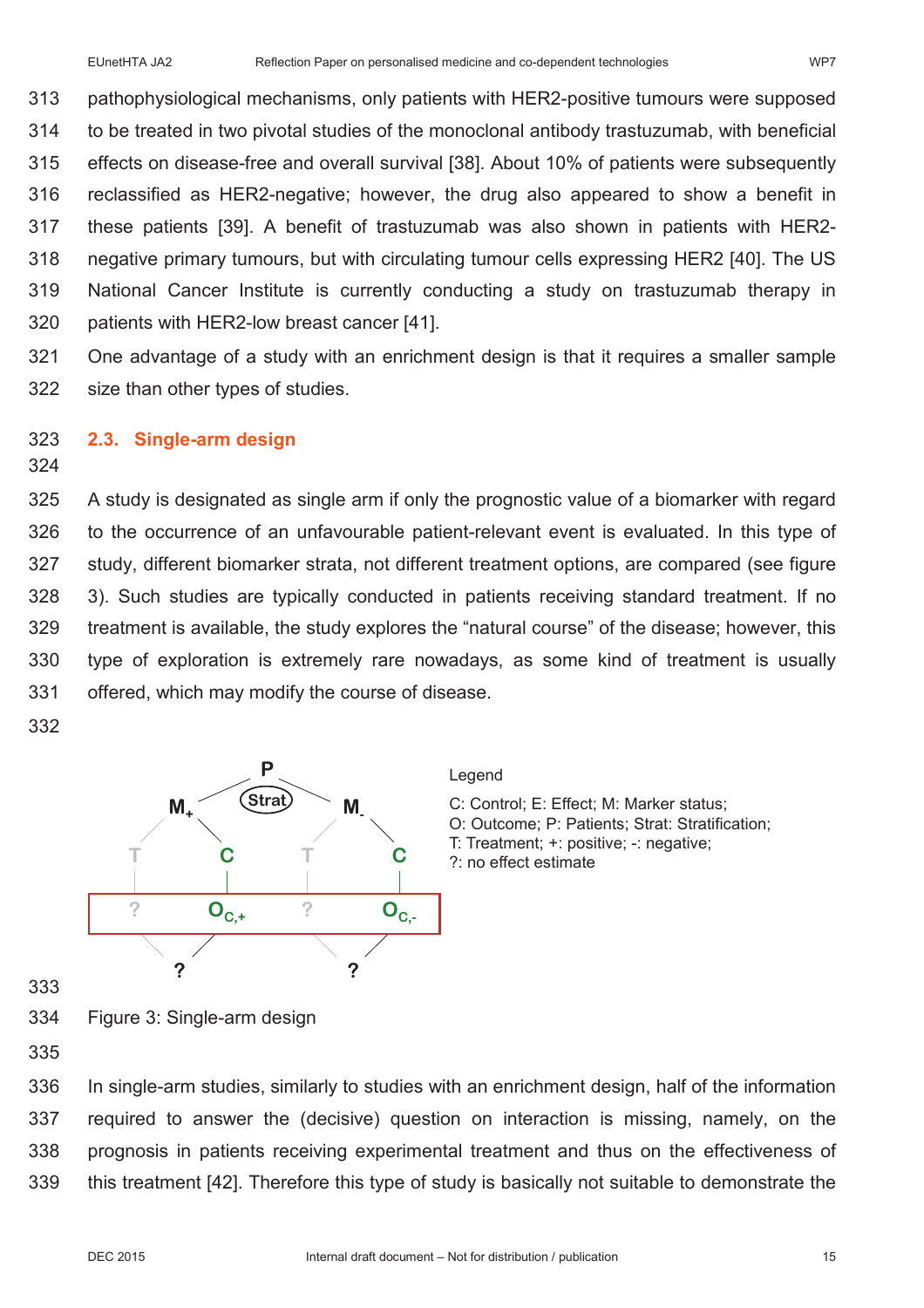benefit of a biomarker with regard to the optimal choice of treatment [43]. Such a benefit can only be directly derived if the study is able to identify patients with an extremely low (or high) risk of the unfavourable patient-relevant event, as these patients are highly unlikely to benefit from the new (or existing) treatment.

### 344 **2.4. Biomarker-strategy design**

### 345

 In a biomarker-strategy design an RCT is conducted to determine whether a strategy using a biomarker to choose a treatment is superior to a conventional strategy without this biomarker (see figure 4). A clear advantage of this design is that the direct effect of applying the test in patients can be evaluated [35]. In addition, on a population level an unbiased estimate is provided of the effect of using a biomarker-based strategy to inform the choice of treatment.

 The biomarker strategy design is typically used for the evaluation of screening tests [44,45] but can also be used for the evaluation of any other diagnostic test [46,47]. In particular, the question of the benefit of serial monitoring or other complex strategies can often be clarified only with this type of design [48,49].

- 356
- 357



### Legend

C: Control; E: Effect; M: Marker status; O: Outcome; P: Patients; R: Randomisation; S: Strategy (1: treatment according to marker status; 0: treatment as usual); T: Treatment; +: positive; -: negative; ?: no effect estimate

358

359 Figure 4: Biomarker-strategy design

360

 A disadvantage of this design is that the test and treatment components of the biomarker strategy cannot be evaluated separately. A further disadvantage is that this design is less efficient than other designs (i.e. has less power and will require a larger number of patients), as both treatment groups include patients with similar characteristics who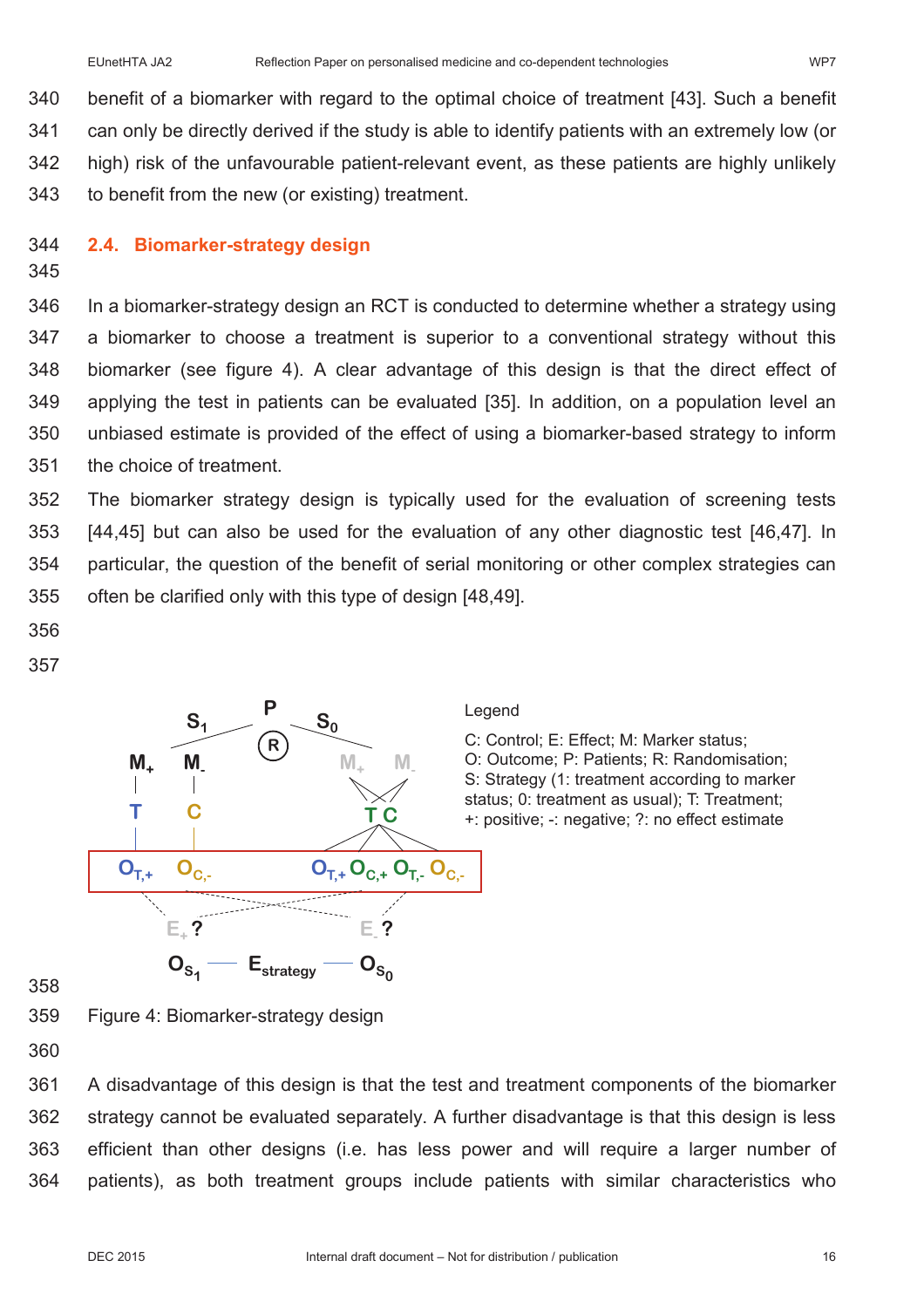received identical treatments. This diminishes the contrast between the groups [50]. In the extreme case – if the same number of marker-positive and marker-negative patients is included and all patients in the control group receive the same treatment – this may apply to half of the patient population.

### 369 **2.5. Hybrid design**

370

 Several modifications of the above-mentioned study designs are available and can also be combined with each other; for example, an enrichment design in marker-positive patients with a single-arm design in marker-negative ones, or an enrichment design with a subsequent randomise-all design [31,51].

375



### Legend

C: Control; E: Effect; M: Marker status; O: Outcome; P: Patients; R: Randomisation; Strat: Stratification; T: Treatment; +: positive; -: negative; ?: no effect estimate

376

377 Figure 5: Example of a hybrid design (enrichment for  $M_{+}$ , single-arm for M.)

 In addition, it is possible to examine several biomarkers and several treatment options within the same study or compare various test-treatment strategies with each other. To present all of these additional options would go beyond the scope of this reflection paper. Table 2 summarises the possible conclusions that can be drawn from the study designs outlined above and presents examples from the literature (not restricted to molecular-biological markers).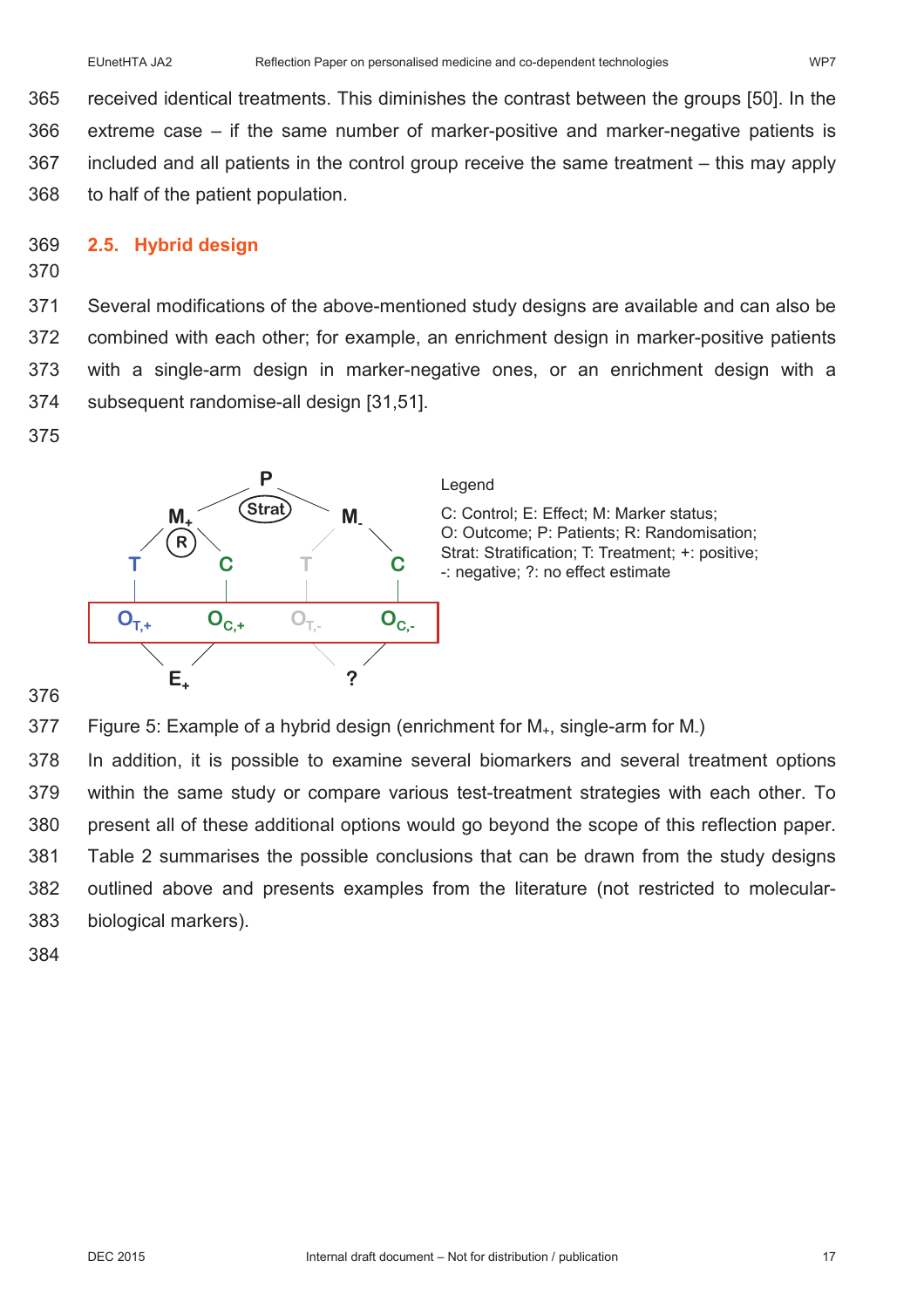EUnetHTA JA2

# Table 2: Study designs - Implications for possible conclusions Table 2: Study designs – Implications for possible conclusions 385

| Examples                                 | [32, 34, 52]<br>55]                                                       | $[38-41, 56-$<br>58]         | $\frac{1}{1}$              | $[46, 59 - 61]$                                                                                      | $[62 - 65]$                                                                             |
|------------------------------------------|---------------------------------------------------------------------------|------------------------------|----------------------------|------------------------------------------------------------------------------------------------------|-----------------------------------------------------------------------------------------|
| (direct + indirect)<br>Effect of testing | $\frac{1}{2}$                                                             | $\frac{1}{2}$                | $\frac{\circ}{\mathsf{Z}}$ | Yes                                                                                                  | $\frac{1}{2}$                                                                           |
| marker interaction<br>Treatment x        | Yes                                                                       | $\frac{1}{2}$                | $\frac{\circ}{\mathsf{Z}}$ | $\frac{1}{2}$                                                                                        | If prognosis in<br>M.,C is excellent or<br>interpretation)<br>(qualitative<br>very poor |
| Treatment<br>effect                      | Yes                                                                       | In $M_+$ only                | $\frac{1}{2}$              | $\frac{1}{2}$                                                                                        | In $M_+$ only                                                                           |
| Prognosis                                | Yes                                                                       | In M <sub>+</sub> only       | In C only                  | $\frac{1}{2}$                                                                                        | In M., C<br>only                                                                        |
| with regard to<br>Allows conclusions     | o<br>z©<br>ш<br>ď<br>(Birak<br>o <sub>c</sub> .<br>s®<br>o <sub>r</sub> . | o.<br>z©<br>o <sub>i</sub> . | ő<br>Sin<br>င်္            | <b>O<sub>L</sub></b> , O <sub>C</sub> , O <sub>L</sub><br>ő<br>Estratogy<br>$\circ$<br>۵.<br>ď<br>o. | ő<br>ő<br>≤©<br>ò,                                                                      |
| Design                                   | Randomise-all                                                             | Enrichment                   | Single-arm                 | Biomarker-<br>strategy                                                                               | (enrichment +<br>single-arm)<br>hybrid design<br>Example of a                           |

a: No examples presented, as a vast number of prognostic studies are available in the literature [66-68]. a: No examples presented, as a vast number of prognostic studies are available in the literature [66-68]. 386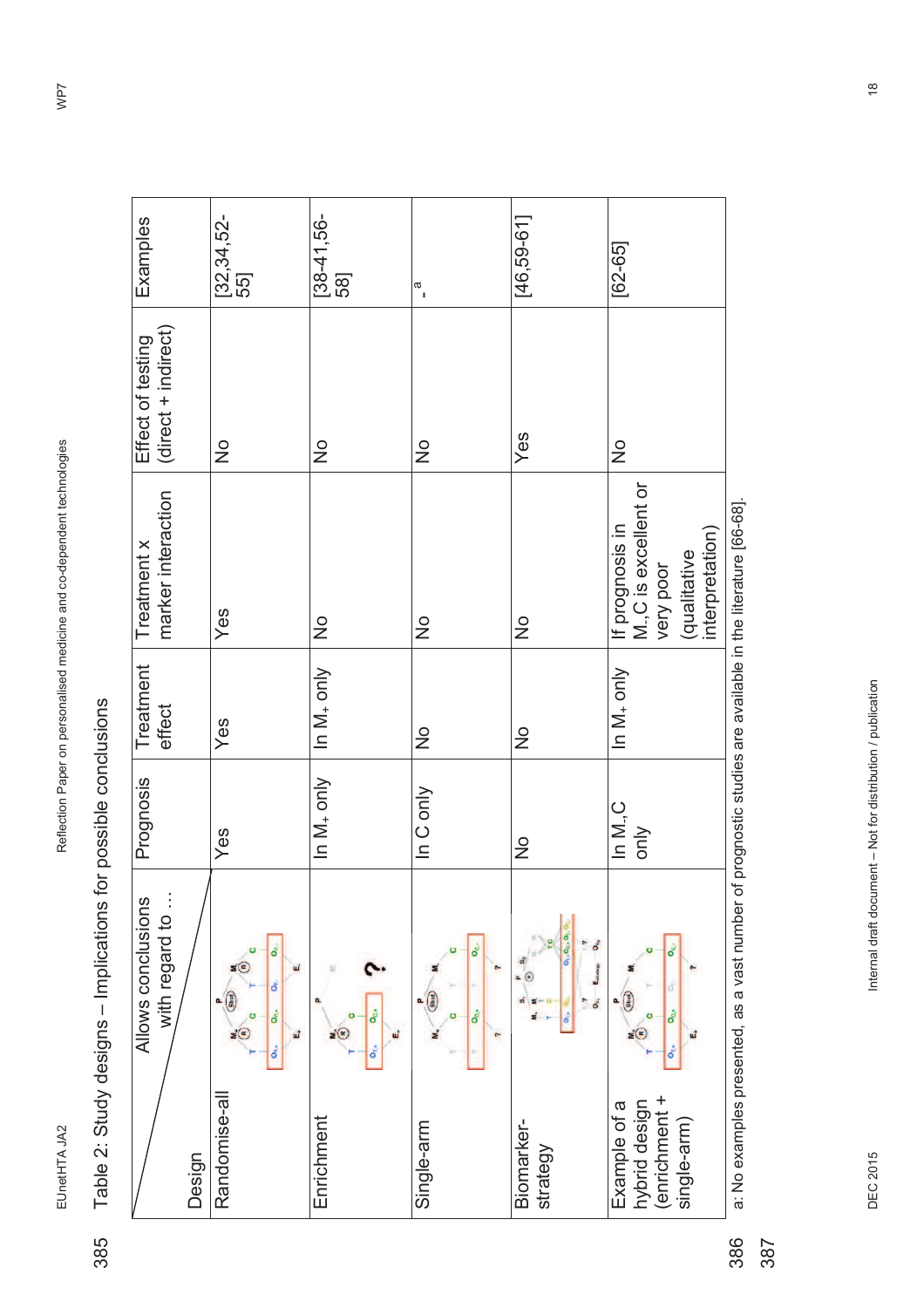### **2.6. Handling the situation of insufficient (direct) evidence for the benefit assessment of co-dependent technologies**

 Whether the use of a specific design is appropriate depends on what (relevant) question is asked and whether the assumptions made to interpret the results are acceptable.

 Unfortunately, of the designs presented above, in practice often only (prognostic) single- arm studies or at best studies with an enrichment design are available for the evaluation of test-treatment strategies. However, conclusions on the benefit of a strategy can only be drawn from these study designs under stringent assumptions. In principle, two possibilities exist: if the assumptions required to determine a benefit are inappropriate (i.e. are not based on robust values), then a conclusion of no hint of a benefit is drawn. This is currently the standard approach applied, for example, by the German Institute for Quality and Efficiency in Health Care (IQWiG) [69]. Alternatively, for the (common) situation where there is a lack of direct evidence of the benefit of a diagnostic test, a "linked evidence approach" (LEA) may be applied. This approach was developed by the Australian Medical Services Advisory Committee (MSAC) [70-72] and "involves the narrative linking of evidence assessing components of a test-treatment pathway in order to predict the likely impact of testing on patient health outcomes" [72]. This means that results from diagnostic accuracy studies investigating a new test versus a reference test are linked to results from treatment studies in which the reference test served as an inclusion criterion [70]. However, the LEA requires the availability of a reference standard that generally aims to identify the same patients as the new test. But many new genetic or molecular tests do not fulfil this requirement, as their aim is to identify patients with new characteristics (e.g. previously unknown biomarker status).

 In addition, the LEA may be affected by bias or variation; for instance, the characteristics (e.g. demographic features or disease severity) of the patients included in the diagnostic and treatment studies may differ [70]. As with an indirect comparison of interventions, these characteristics must therefore be comparable. However, a further problem arises, namely, how to define thresholds to determine whether comparability is sufficient. The situation is easier if a clinical trial has already shown a benefit for a particular biomarker. For an alternative biomarker, it would be sufficient to determine that it identifies the same population as the first biomarker, that is, to determine that the results of the two tests agree [73]. Methods for this type of evaluation are available [74]. However, measures of overall agreement should generally be avoided, and as with equivalence hypothesis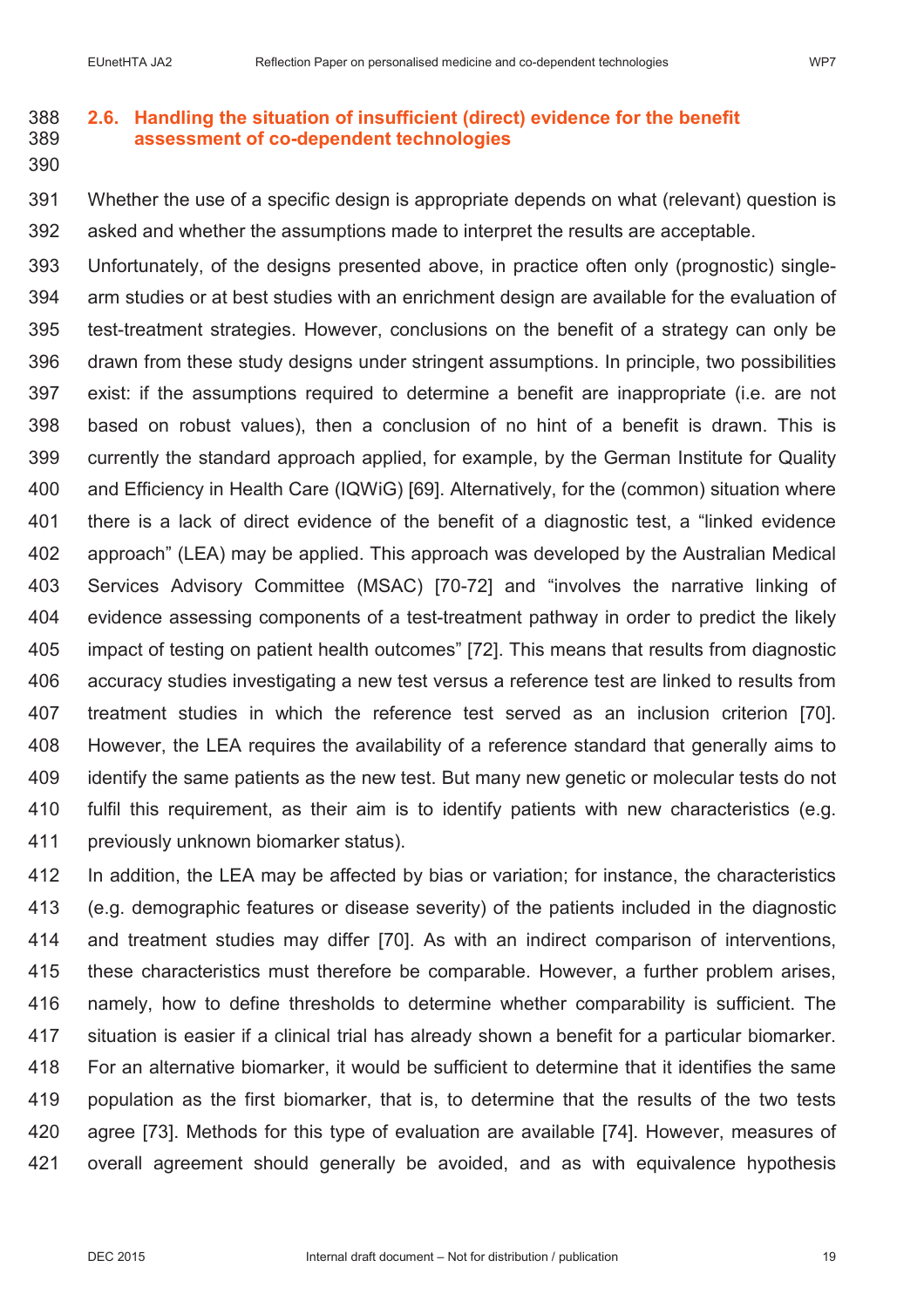- 422 testing, thresholds must be defined to determine whether positive percent agreement is
- 423 sufficient.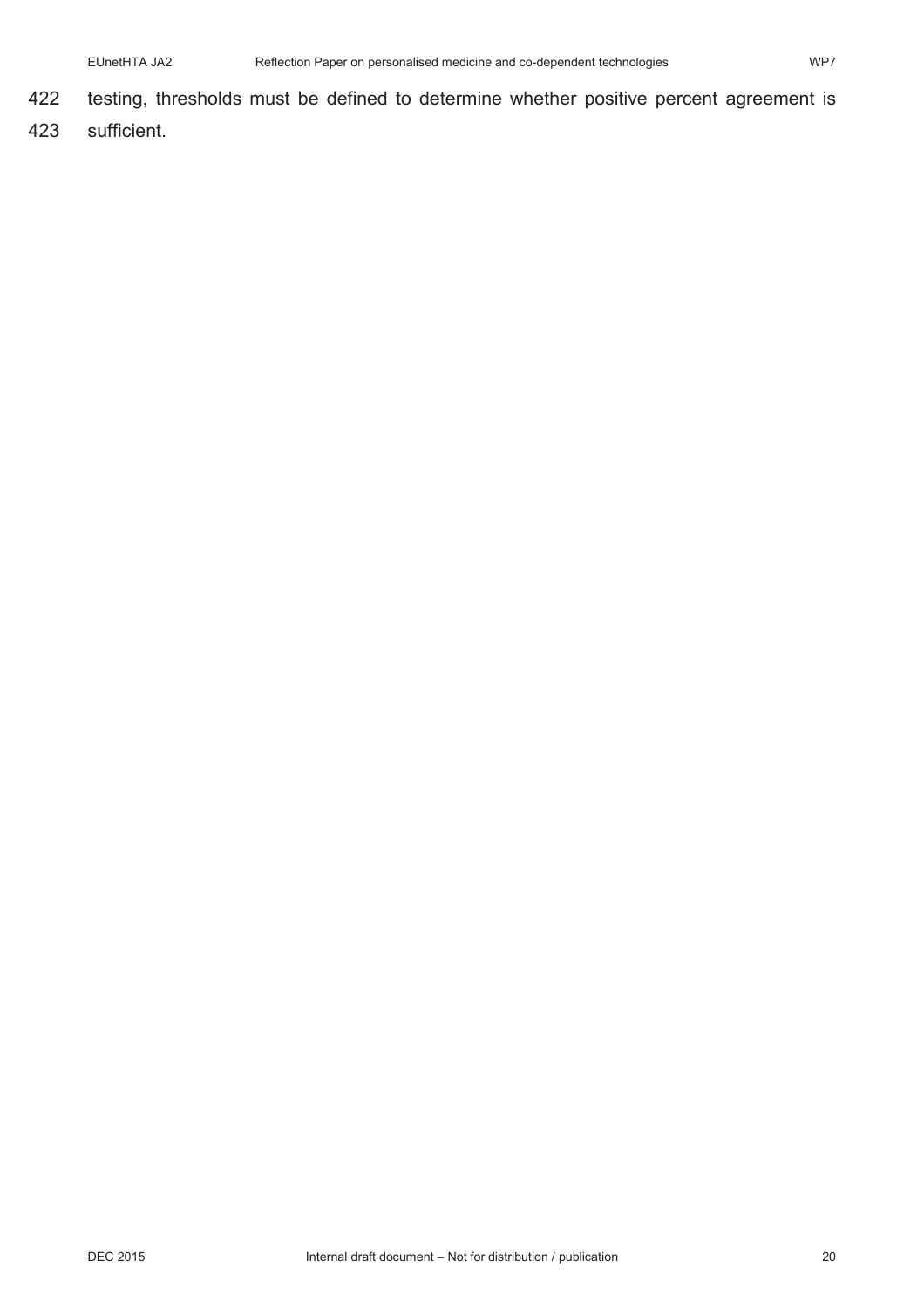### **3. Discussion**

### 

 The concept of PM, that is, the selection of a specific treatment option on the basis of patient characteristics (predictive biomarkers) that interact with treatment effects, is not really new [75] – medical interventions have always been chosen on the basis of some form of diagnosis, mostly "classical" pathological and clinical signs and symptoms. The novelty of the current approach merely consists in the increased use of information at a molecular level as stratification characteristics (hence the name "stratified" or "precision" medicine). In the opinion of the authors of this reflection paper, no specific new methods are required to assess the (diagnostic/prognostic and therapeutic) PM technologies. This is because a methodological framework has been available for decades to estimate treatment effects in the most unbiased manner possible and to estimate different treatment effects in subgroups. However, what is required is the conjoint assessment of these technologies and possibly a new regulatory framework.

 PM can help to change subgroup analyses from being viewed as a questionable methodological approach ("Subgroups kill people" [76]) to being viewed as a recognised one ("Not doing subgroup analyses has very probably killed more people" [77]). PM can 441 thereby help to ease the way for stratified therapeutic strategies with more targeted and effective treatments.

 While PM encompasses a wide range of diagnostic, prognostic, monitoring, and other 444 technologies, the general principle of benefit assessment (i.e. the comparison of the use versus non-use of the new PM technology) applies to all of them. The ultimate goal is to demonstrate clinical utility (see, for example, [48]).

 Due to rapid medical progress, for example, in the field of genomic research in cancer, as already stated, some researchers call for novel assessment methods in HTA [11]. For instance, if one considers the use of PM in lung cancer treatment, which involves highly complex PM strategies with various treatment choices based on simultaneous testing of multiple biomarkers [78], it is obvious that the patient-relevant benefit of these highly complex strategies compared with the current standard strategy has to be demonstrated. However, this can be evaluated within adequately controlled trials [79-81], so that traditional HTA methods can be used for the assessment. This means that the current EUnetHTA methodological guidelines for the REA of pharmaceuticals could also be used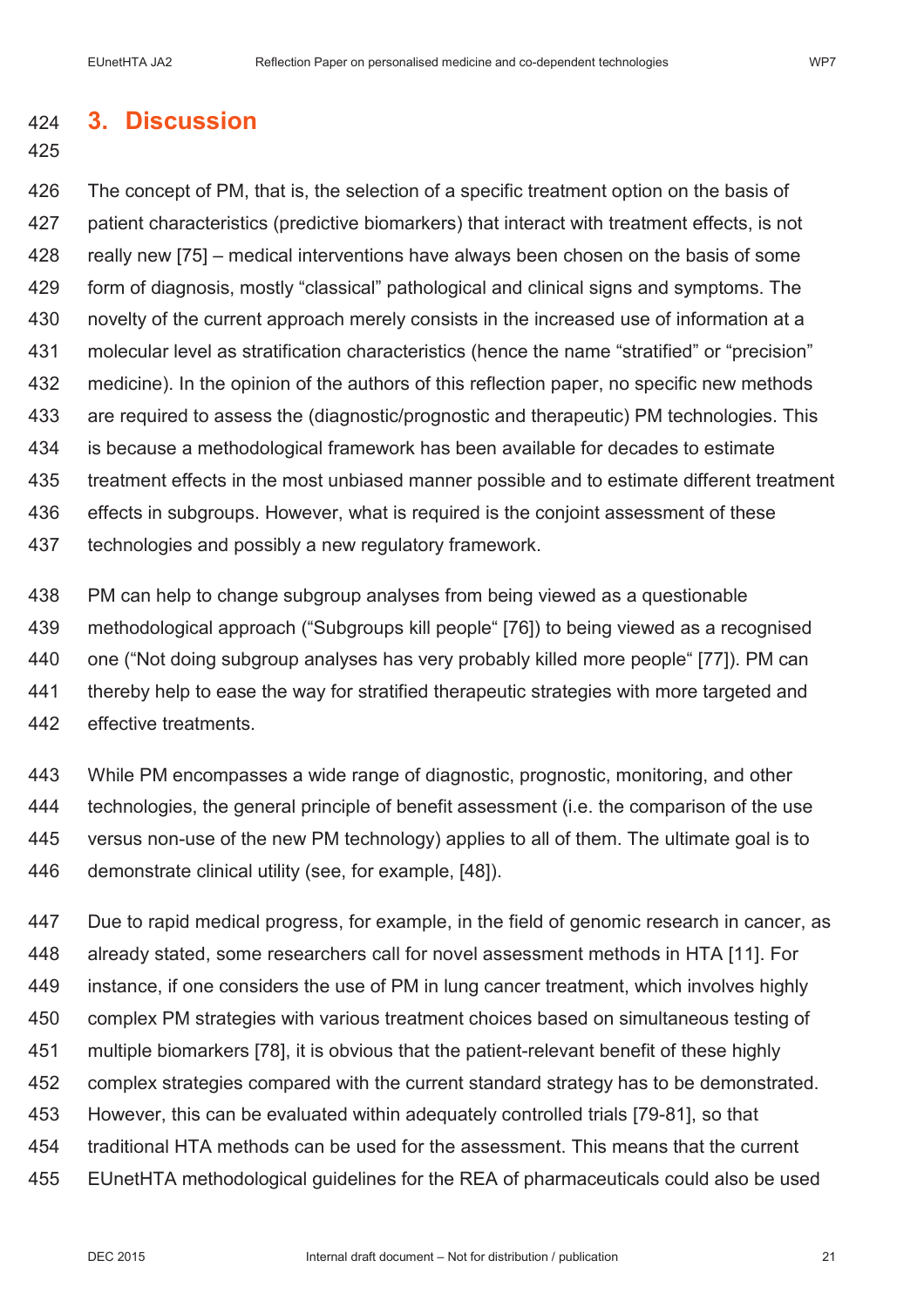to assess intervention trials of PM technologies (e.g. the guidelines on assessment of the internal validity of clinical trials, the applicability of evidence, and the use of clinical endpoints [82]). However, existing methods may need to be adapted. For instance, the further development of statistical methods for subgroup analyses is desirable: there is a need for a framework to exclude an irrelevant quantitative interaction between the biomarker and the treatment, or – vice versa – to establish a relevant quantitative interaction. In addition, the combination of confirmatory approaches for testing treatment effects in an entire study population and in subgroups is currently being discussed, taking the problem of multiple testing into account [51,83]. However, these already existing methods are practically unused so far in studies of PM technologies.

 Furthermore, in the early stages of the (concomitant) development of biomarker-based diagnostics and biomarker-targeted treatments, (new) adaptive designs may play a role in Phase II studies in the efficient selection of promising biomarker-treatment combinations for subsequent Phase III studies [51].

 The previously separate development and assessment of diagnostic tests and therapeutic interventions is therefore becoming increasingly obsolete. However, a conjoint assessment is not the current standard approach [84]. In the EU and the USA, the market access of diagnostics and drugs is still regulated separately. The regions differ in their way of handling companion diagnostics: As summarised by Byron et al. from the UK National Institute for Health and Care Excellence (NICE), in the EU "the licensed indication of a pharmaceutical may require the use of a companion diagnostic but the specific test for determining the mutation status is not normally stipulated." In contrast, in the USA, "the regulatory process examines the suitability of a specific test for selecting patients for treatment with the corresponding pharmaceutical, and this test is stipulated in the licensing" [73]. The current regulatory processes can lead to the situation that, "even in cases of co-developed [drug-diagnostic] combinations drug reimbursement does not necessarily imply diagnostic reimbursement" [85]. Some governmental and HTA bodies have reacted to the current challenges: For instance, NICE has developed a policy for considering companion diagnostics using its Technology Appraisal and Diagnostics Assessment Programme [73]. The Australian government supported Merlin et al's development of a national 5-component framework ("context, clinical benefit, evidence translation, cost-effectiveness, and financial impact") for the HTA of PM [86]. Its introduction was accompanied by the establishment of the Health Technology Assessment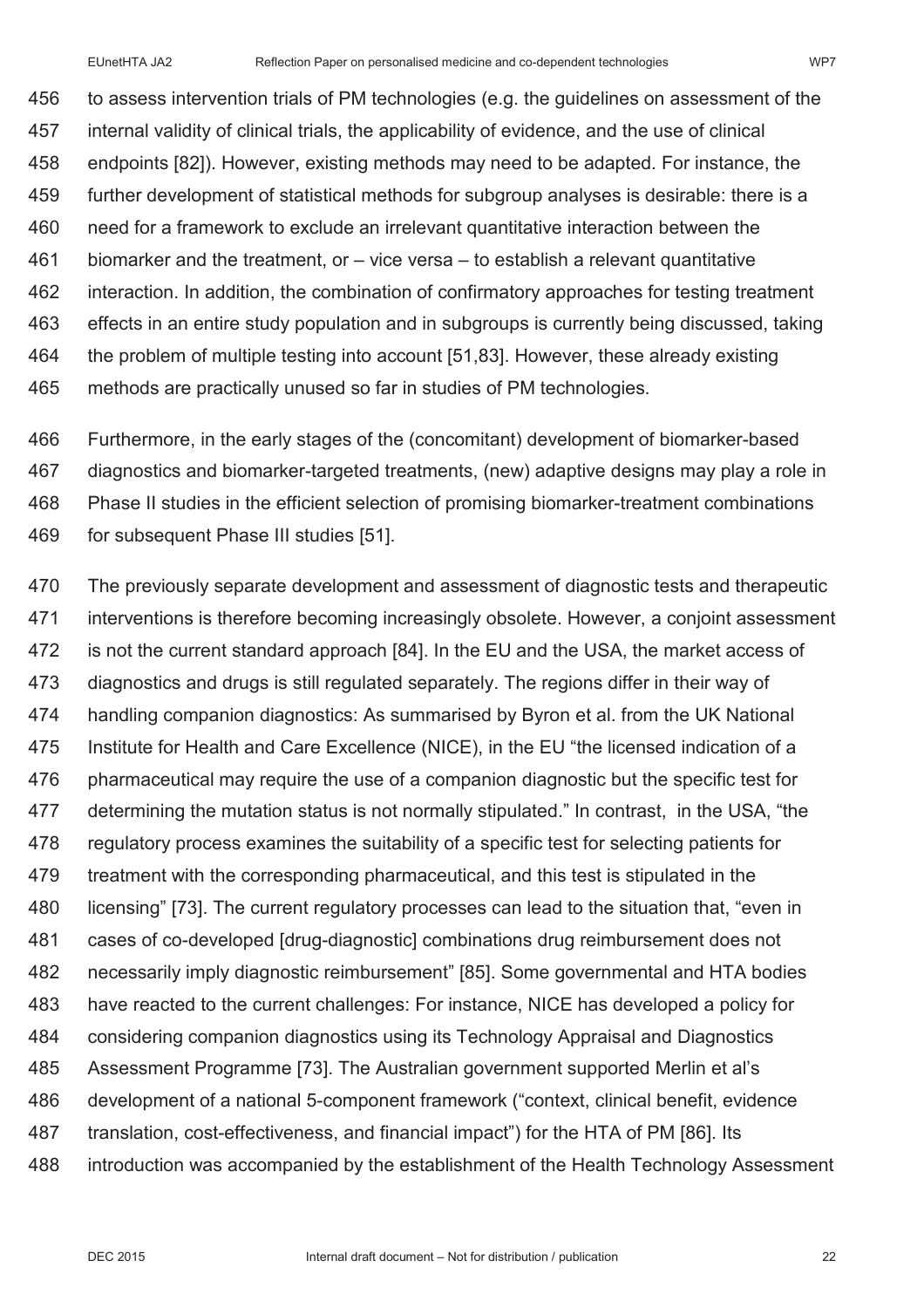Access Point (HTAAP) to coordinate the assessment of companion diagnostics within the HTA process.

 In the development and assessment of biomarkers, the "traditional" criteria of technical- analytical validity and clinical validity are still currently described as important steps in the pertinent methods papers [12,87-90]. However, the following problems should be noted: Firstly, according to the experiences of the Evaluation of Genomic Applications in Practice and Prevention (EGAPP) Working Group, evidence on the analytical validity of genomic biomarkers is sparse [91], that is, obtaining reliable and unbiased estimates to determine analytical validity is particularly challenging [91]. For instance, a search in bibliographic databases is generally insufficient to identify all of the relevant information; additional searches for unpublished data from companies and laboratories also need to be conducted. Secondly, there are specific problems with the analytical "gold standard", for example, in the case of tumour gene-expression profiling in breast cancer, where no real 502 gold standard existed at the time of evaluation [91,92]. Thirdly, the interpretation of genomic results may be hampered by DNA damage following formalin fixation [93]. And fourthly, considering clinical validity, there may be differences between the central lab test used for the (Phase 3) clinical trial and the test used in a routine ("real-life") lab setting. In clinical practice the results of the companion diagnostic may differ from the test used in central lab conditions [94]. Beyond these problems, there is a general consensus that clinical utility must ultimately be proven [89,95,96]. For a better understanding of this issue, it is crucial to distinguish between prognostic and predictive biomarkers [90].

 In principle, RCTs represent the highest level of evidence in the assessment of biomarkers for the stratification of patients. However, such studies are rarely conducted. To infer from this current paucity of RCT-based evidence that lower-quality study designs should be used to assess PM technologies increases the risk of biased conclusions in HTA. On a system level this may reduce the incentive to conduct more studies with higher-level evidence.

 In general, the more a patient population in a clinical study is stratified, the smaller the population for analysis will become. It may thus be difficult to recruit the number of patients required to reach robust conclusions. However, this problem applies not only to randomised studies, but to all study designs. The first approach to solve this problem should thus avoid resorting to study designs of a lower evidence level. Instead, the creation of multi-institutional and international networks is needed to create a broader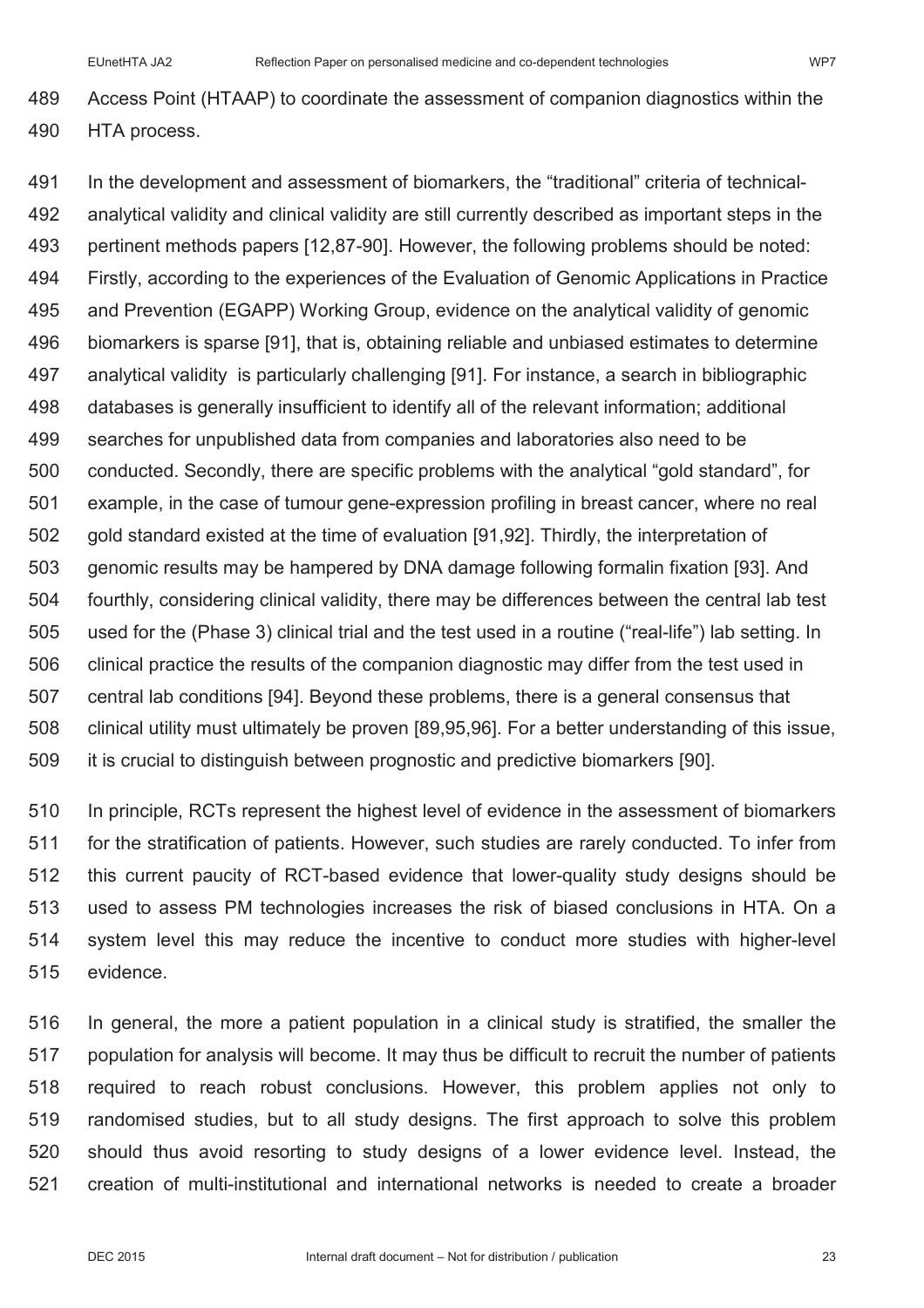basis for patient recruitment [97]. Commendable examples include the Cystic Fibrosis Therapeutics Development Network (CF TDN) [98] and the European Cystic Fibrosis Society-Clinical Trials Network (ECFS-CTN) [99].

- In addition, data from completed studies should be made publicly available so that the interaction between a specific biomarker and the results of treatment can be analysed, also retrospectively (prospective-retrospective design). However, this requires the establishment of structures for storing and processing samples of patients included in the studies (biomaterial banks). Furthermore, the identification of new treatment targets and the implementation of the corresponding treatment approaches do not necessarily have to result in smaller patient populations. For instance, in oncology the role of basket and umbrella studies is currently being discussed. The former include studies of multiple tumour types harbouring the same mutation; the latter include studies of a single tumour type harbouring different mutations [100,101]. In both types of studies the targeted therapy is compared with the current standard therapy.
- And finally: if "personalised" treatment effects are comparatively large as is claimed by some advocates of PM – the corresponding trials might require only a small sample size and a limited amount of resources [102].
- Annotation: Several projects, some in collaboration with EUnetHTA or EUnetHTA member organizations, are currently being conducted within the Innovative Medicines Initiative (IMI) launched by the EU and the pharmaceutical industry [103]. The aim of the initiative is to speed up the development and market access of promising medical technologies. A discussion of the IMI projects (e.g. ADAPT-SMART [104], GetReal [105,106]) would go beyond the scope of this reflection paper. It remains to be seen to what extent their results will have consequences for the assessment of PM technologies or will lead to the development of innovative study designs that could markedly help improve the evidence base.
- 
-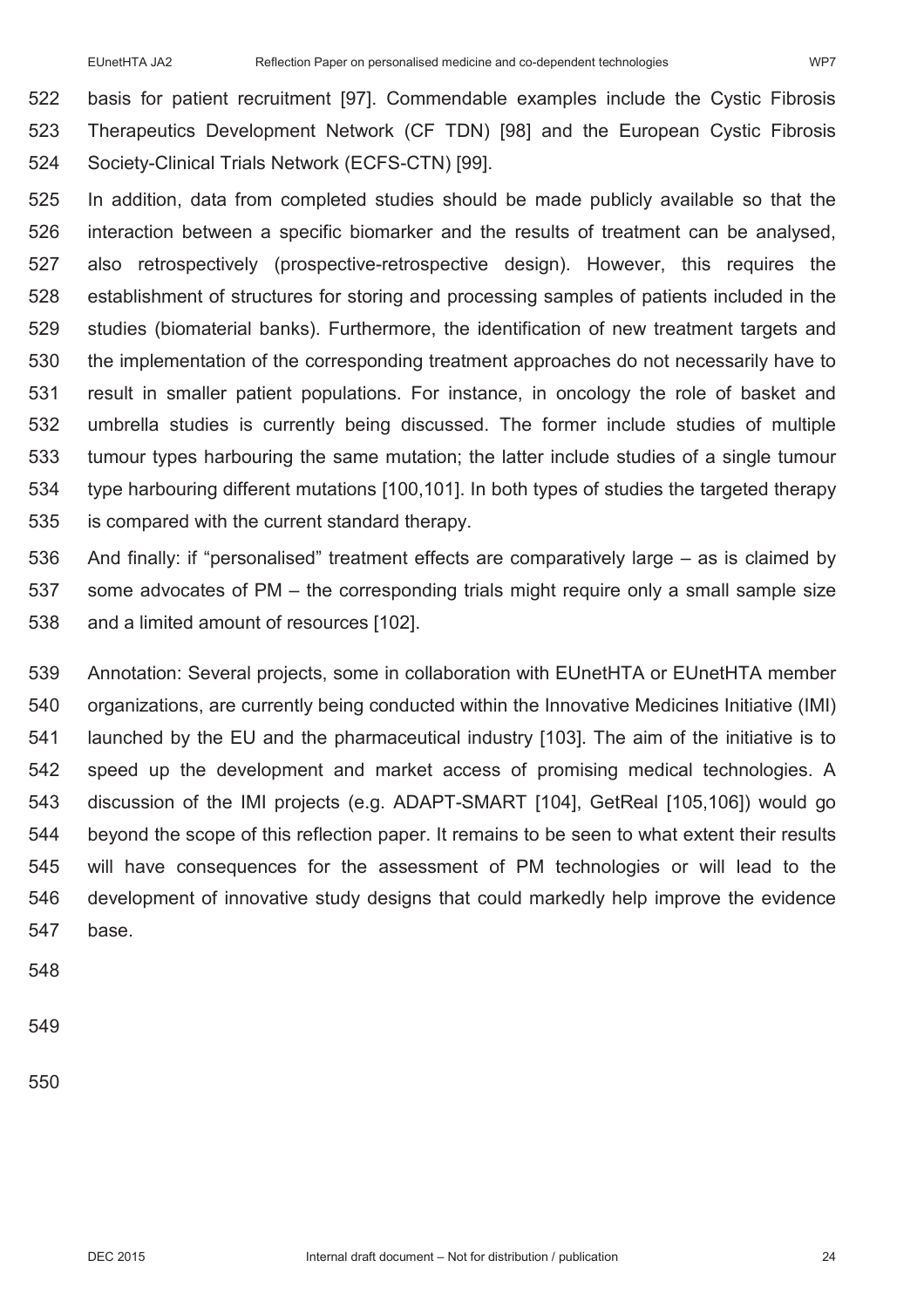# **Annexe 1. Definitions of key terms and concepts**

 According to the Biomarker Definitions Working Group, a **biomarker** is defined as a "characteristic that is objectively measured and evaluated as an indicator of normal biological processes, pathogenic processes, or pharmacologic responses to a therapeutic intervention" [107]. Biomarkers are used as diagnostic tools for the identification of patients with a disease, as tools for staging of disease, as indicators of disease prognosis, and for prediction and monitoring of clinical response to an intervention [107].

 The aim of a **diagnostic test** is to distinguish between individuals with and those without a particular disease. The quality of a diagnostic test is described by means of diagnostic accuracy measures such as sensitivity and specificity or likelihood ratios [108]. Together with the known or assumed prevalence of a disease, these measures can be used to calculate predictive values describing the likelihood that a given test result correctly identifies an individual as having or not having a disease.

 A **prognostic test** identifies "patients with differing risks of a specific outcome, such as progression or death" [109]. The relationship between the test result and the frequency of an outcome is typically described by means of epidemiological measures such as the relative risk, hazard ratio, or odds ratio. In principle, the above-mentioned diagnostic accuracy measures can also be used for this purpose.

 A **predictive test** "predicts the differential efficacy (benefit) of a particular therapy based on the marker status" [109]. This capability of a test is described as the interaction between the marker status (i.e. the test result) and the benefit of treatment. If no interaction exists, all patients benefit to the same extent from treatment, independently of the test result. In the case of a quantitative interaction, all patients benefit from treatment; however, the extent of benefit differs depending on the test result. In the case of a qualitative interaction, only a particular subgroup benefits from treatment, whereas the other subgroup experiences no benefit or even harm. Only the results of predictive tests can guide the choice of treatment; purely prognostic tests cannot [109]. However, a test may be both prognostic and predictive or it may be predictive without being prognostic [110].

 The **clinical validity** of a test, i.e. its diagnostic or prognostic accuracy, is the "ability to detect or predict the associated disorder" [111]; the **clinical utility** of a test is the "ability to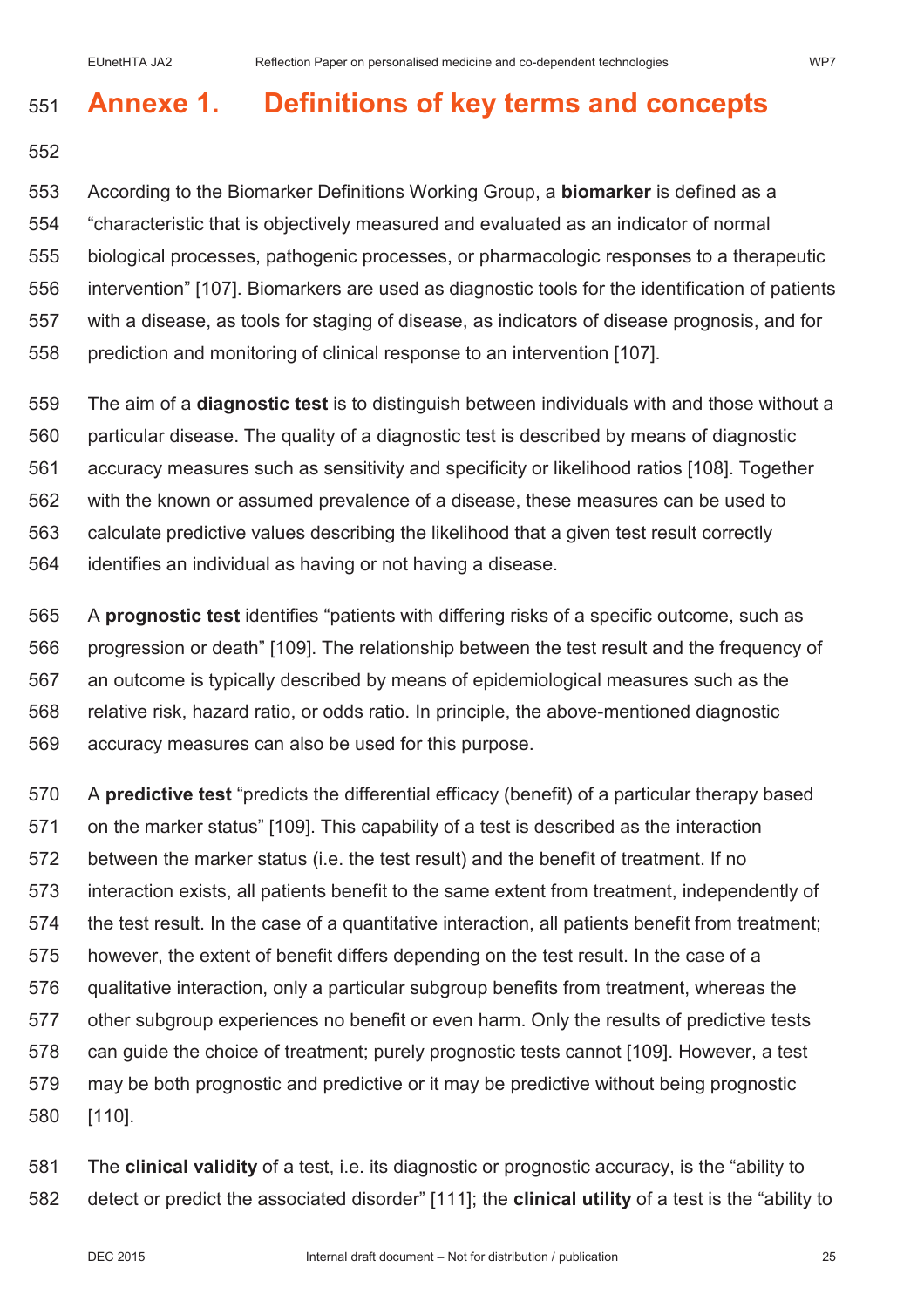- affect clinical decisions and to improve patient outcomes in clinical practice" [111]. Hence,
- clinical utility describes the consequences of applying the information obtained from a
- medical test to the care of patients. Such consequences are not necessarily beneficial to
- patients, even if the information applied is (formally) correct [35].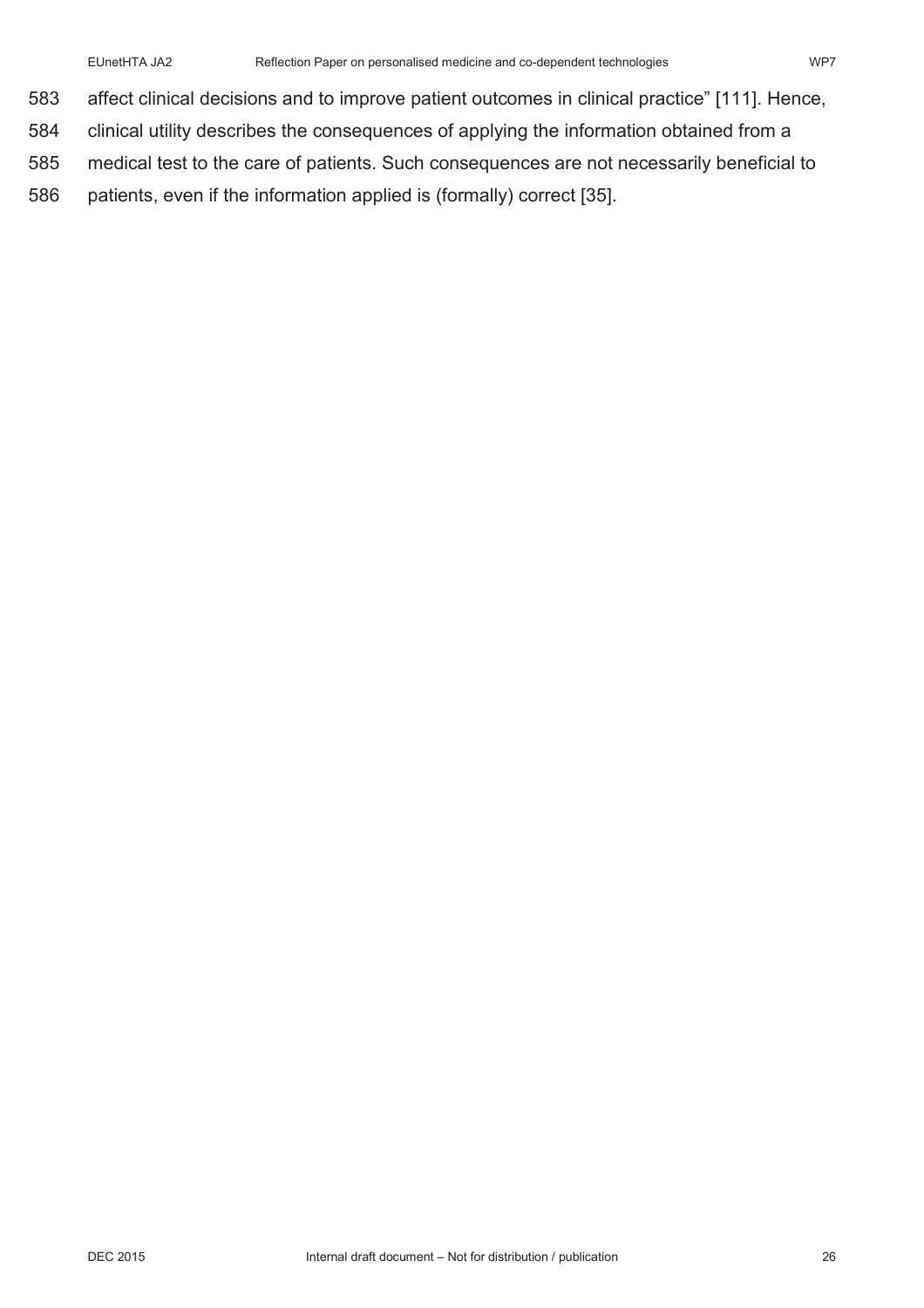# **Annexe 2. Bibliography**

- 
- 1. Schleidgen S, Klingler C, Bertram T, Rogowski WH, Marckmann G. What is
- personalized medicine: sharpening a vague term based on a systematic literature review. BMC Med Ethics 2013; 14: 55.
- 2. Ioannidis JP. Expectations, validity, and reality in omics. J Clin Epidemiol 2010; 63(9): 945-949.
- 3. American Society of Clinical Oncology. Accelerating progress against cancer: ASCO's
- blueprint for transforming clinical and translational cancer research [internet]. 2011 Nov
- [cited: 2015 Apr 09]. Available from: http://www.asco.org/sites/default/files/blueprint.pdf.
- 4. Personalized Medicine Coalition. The case for personalized medicine [internet]. 2014 [cited: 2015 Apr 09]. Available from:
- http://www.personalizedmedicinecoalition.org/Userfiles/PMC-
- Corporate/file/pmc\_the\_case\_for\_personalized\_medicine.pdf
- 5. Miller FA, Hayeems RZ, Bytautas JP, Bedard PL, Ernst S, Hirte H et al. Testing
- personalized medicine: patient and physician expectations of next-generation genomic sequencing in late-stage cancer care. Eur J Hum Genet 2014; 22(3): 391-395.
- 6. Fugel HJ, Nuijten M, Postma M. Stratified medicine and reimbursement issues. Front Pharmacol 2012; 3: 181.
- 7. White House Office of the Press Secretary. Fact sheet: President Obama's Precision Medicine Initiative [internet]. 2015 Jan 30 [cited: 2015 Apr 15]. Available from:
- https://www.whitehouse.gov/the-press-office/2015/01/30/fact-sheet-president-obama-s-precision-medicine-initiative.
- 8. Collins FS, Varmus H. A new initiative on precision medicine. N Engl J Med 2015; 372(9): 793-795.
- 9. Commission E. Commission staff working document. Use of '-omics' technologies in the
- development of personalised medicine. [internet]. [cited: 2015 Dec 19]. Available from:
- http://ec.europa.eu/health/files/latest\_news/2013-10\_personalised\_medicine\_en.pdf.
- 10. Windeler J, Lange S. Benefit assessment of personalised interventions:
- methodological challenges and approaches to a solution. In: Sandow V, Vollmann J,
- Wäscher S, Schildmann J (Ed). The ethics of personalised medicine: critical perspectives [in press]. Surrey: Ashgate; 2015. p. 175-185.
- 11. Becla L, Lunshof JE, Gurwitz D, Schulte in den Bäumen T, Westerhoff HV, Lange BM
- et al. Health technology assessment in the era of personalized health care. Int J Technol Assess Health Care 2011; 27(2): 118-126.
- 12. Teutsch SM, Bradley LA, Palomaki GE, Haddow JE, Piper M, Calonge N et al. The
- Evaluation of Genomic Applications in Practice and Prevention (EGAPP) Initiative:
- methods of the EGAPP Working Group. Genet Med 2009; 11(1): 3-14.
- 13. Ransohoff DF, Khoury MJ. Personal genomics: information can be harmful. Eur J Clin Invest 2010; 40(1): 64-68.
- 14. Ziegler A, Koch A, Krockenberger K, Grosshennig A. Personalized medicine using
- DNA biomarkers: a review. Hum Genet 2012; 131(10): 1627-1638.
- 15. De Leon J. Evidence-based medicine versus personalized medicine: are they enemies? J Clin Psychopharmacol 2012; 32(2): 153-164.
- 16. The Academy of Medical Sciences. Realising the potential of stratified medicine
- [internet]. [cited: 2015 Dec 29]. Available from:
- https://www.acmedsci.ac.uk/viewFile/51e915f9f09fb.pdf.
- 17. Food and Drug Administration. Paving the Way for Personalized Medicine. FDA's Role
- in a New Era of Medical Product Development [internet]. [cited: 2015 Dec 29]. Available

from: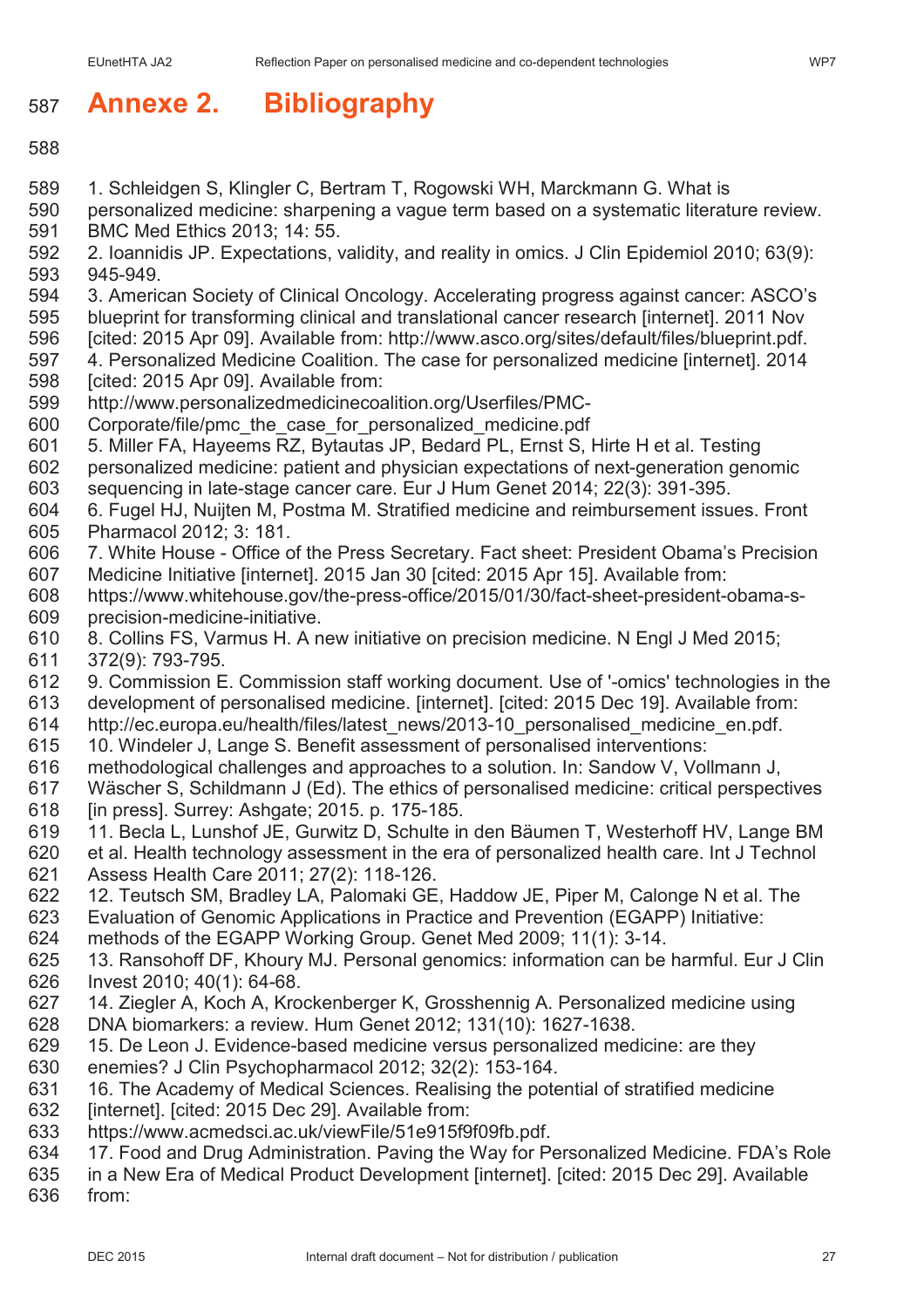- http://www.fda.gov/downloads/scienceresearch/specialtopics/personalizedmedicine/ucm37
- 2421.pdf.
- 18. European Science Foundation. Personalised medicine for the European Citizen:
- towards more precise medicine for the diagnosis, treatment and prevention of disease (iPM) [internet]. 2012 Nov [cited: 2015 Apr 09]. Available from:
- 642 http://www.esf.org/fileadmin/Public\_documents/Publications/Personalised\_Medicine.pdf.
- 19. European Alliance for Personalised Medicine. What does personalised medicine
- promise [internet]. [cited: 2015 Apr 09]. Available from: http://euapm.eu/what-does-
- personalised-medicine-promise.
- 20. Australian Government Department of Health. Co-dependent and hybrid technologies [internet]. 2011 Nov 29 [cited: 2015 Apr 14]. Available from:
- http://www.health.gov.au/internet/hta/publishing.nsf/Content/co-1.
- 21. National Institute for Health and Clinical Excellence. Diagnostics Assessment
- Programme manual [internet]. 2011 Dec [cited: 2015 May 05]. Available from:
- http://www.nice.org.uk/Media/Default/About/what-we-do/NICE-guidance/NICE-diagnostics-guidance/Diagnostics-assessment-programme-manual.pdf.
- 22. Food and Drug Administration. In vitro companion diagnostic devices: guidance for
- industry and Food and Drug Administration staff [internet]. 2014 Aug 06 [cited: 2015 Apr
- 14]. Available from: http://www.fda.gov/ucm/groups/fdagov-public/@fdagov-meddev-
- gen/documents/document/ucm262327.pdf.
- 23. Katsnelson A. Momentum grows to make 'personalized' medicine more 'precise'. Nat Med 2013; 19(3): 249.
- 24. Jameson JL, Longo DL. Precision medicine--personalized, problematic, and promising. N Engl J Med 2015; 372(23): 2229-2234.
- 25. Lister Hill National Center for Biomedical Communications, U.S. National Library of
- Medicine, National Institutes of Health, Department of Health & Human Services. Genetics
- home reference Your guide to understanding genetic conditions Handbook Help Me
- Understand Genetics [internet]. [cited: 2016 Jan 13]. Available from:
- http://ghr.nlm.nih.gov/handbook.pdf.
- 26. Genome Alberta. "Personalized medicine" renamed "precision medicine" [internet].
- [cited: 2016 Jan 13]. Available from: http://genomealberta.ca/blogs/personalized-
- medicine-renamed-precision-medicine.aspx.
- 27. Committee on a Framework for Development a New Taxonomy of Disease; Board on
- Life Sciences DoEaLS, National Research Council. Toward Precision Medicine. Building a
- Knowledge Network for Biomedical Research and a New Taxonomy of Disease [internet].
- [cited: 2015 Dec 19]. Available from: http://www.nap.edu/catalog/13284/toward-precision-medicine-building-a-knowledge-network-for-biomedical-research.
- 28. Marquet P, Longeray PH, Barlesi F, Ameye V, Auge P, Cazeneuve B et al.
- Translational research: precision medicine, personalized medicine, targeted therapies;
- marketing or science? Therapie 2015; 70(1): 11-19.
- 29. President's Council of Advisors on Science and Technology. Priorities for personalized medicine [internet]. 2008 Sep [cited: 2015 Apr 09]. Available from:
- https://www.whitehouse.gov/files/documents/ostp/PCAST/pcast\_report\_v2.pdf.
- 30. Gutiérrez-Ibarluzea I. Personalised Health Care, the need for reassessment: a HTA
- perspective far beyond cost-effectiveness Ital J Public Health 2012; 9(4). e8653.1-9. 31. Tajik P, Zwinderman AH, Mol BW, Bossuyt PM. Trial designs for personalizing cancer
- care: a systematic review and classification. Clin Cancer Res 2013; 19(17): 4578-4588.
- 32. Mok TS, Wu YL, Thongprasert S, Yang CH, Chu DT, Saijo N et al. Gefitinib or
- carboplatin-paclitaxel in pulmonary adenocarcinoma. N Engl J Med 2009; 361(10): 947- 957.
- 33. European Medicines Agency. Iressa: European public assessment report [internet].
- 2009 Jul 22 [cited: 2015 Apr 26]. Available from: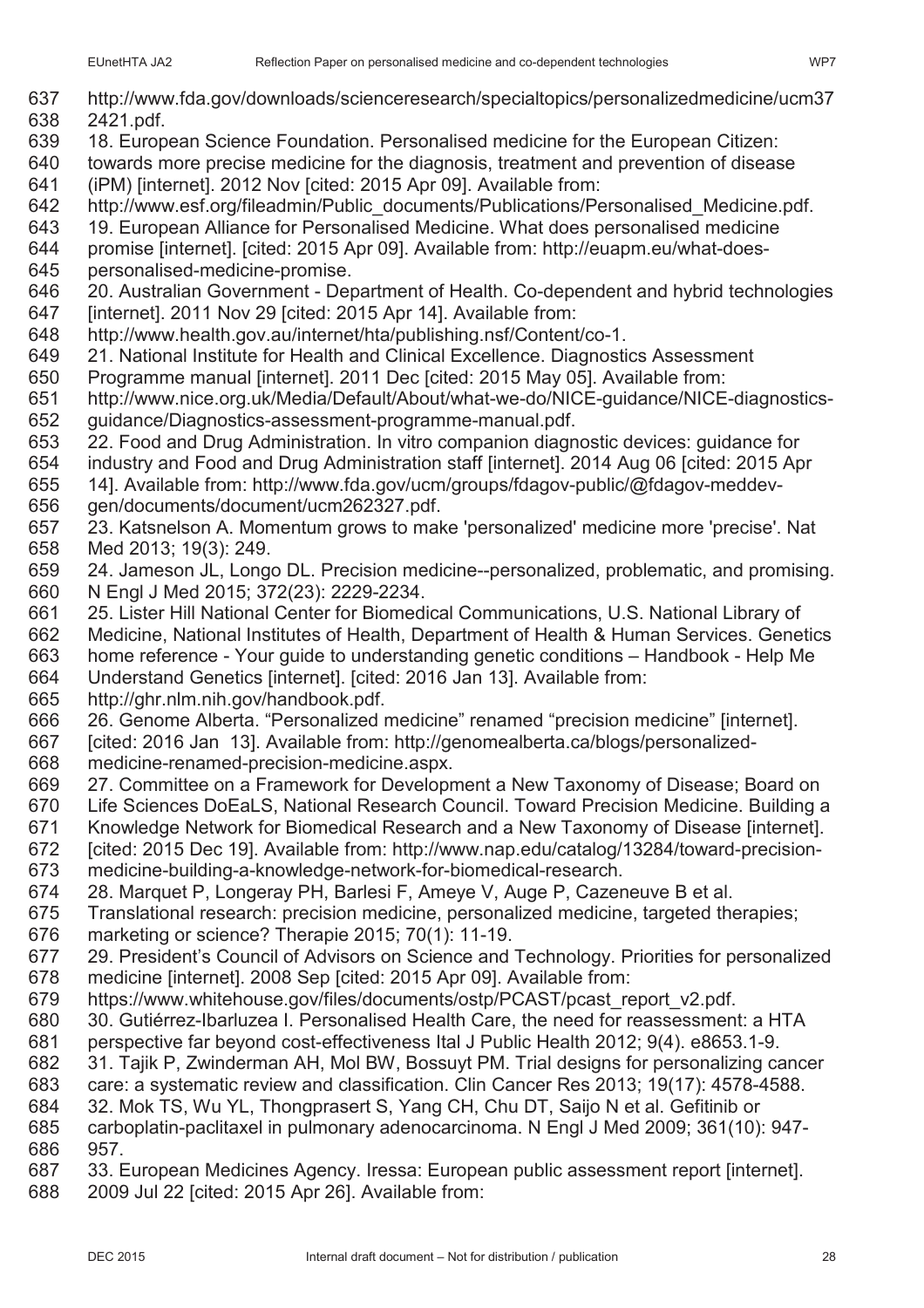- http://www.ema.europa.eu/docs/en\_GB/document\_library/EPAR\_-
- 690 Public assessment report/human/001016/WC500036361.pdf.
- 34. Early Breast Cancer Trialists' Collaborative Group. Effects of chemotherapy and
- hormonal therapy for early breast cancer on recurrence and 15-year survival: an overview of the randomised trials. Lancet 2005; 365(9472): 1687-1717.
- 35. Bossuyt PM, McCaffery K. Additional patient outcomes and pathways in evaluations of testing. Med Decis Making 2009; 29(5): E30-38.
- 36. Duffy MJ, Crown J. Companion biomarkers: paving the pathway to personalized
- treatment for cancer. Clin Chem 2013; 59(10): 1447-1456.
- 37. Simon RM, Paik S, Hayes DF. Use of archived specimens in evaluation of prognostic and predictive biomarkers. J Natl Cancer Inst 2009; 101(21): 1446-1452.
- 38. Romond EH, Perez EA, Bryant J, Suman VJ, Geyer CE Jr, Davidson NE et al.
- Trastuzumab plus adjuvant chemotherapy for operable HER2-positive breast cancer. N Engl J Med 2005; 353(16): 1673-1684.
- 39. Paik S, Kim C, Wolmark N. HER2 status and benefit from adjuvant trastuzumab in breast cancer. N Engl J Med 2008; 358(13): 1409-1411.
- 40. Georgoulias V, Bozionelou V, Agelaki S, Perraki M, Apostolaki S, Kallergi G et al.
- Trastuzumab decreases the incidence of clinical relapses in patients with early breast
- cancer presenting chemotherapy-resistant CK-19 mRNA-positive circulating tumor cells:
- results of a randomized phase II study. Ann Oncol 2012; 23(7): 1744-1750.
- 41. National Cancer Institute. Chemotherapy with or without trastuzumab after surgery in
- treating women with invasive breast cancer [internet]. In: ClinicalTrials.gov. 2015 May 04 [cited: 2015 May 06]. Available from: https://clinicaltrials.gov/ct2/show/NCT01275677.
- 42. Hingorani AD, Windt DA, Riley RD, Abrams K, Moons KG, Steyerberg EW et al.
- Prognosis research strategy (PROGRESS) 4: stratified medicine research. BMJ 2013; 346: e5793.
- 43. Mandrekar SJ, Sargent DJ. Design of clinical trials for biomarker research in oncology. Clin Investig (Lond) 2011; 1(12): 1629-1636.
- 44. Nelson HD CA, Humphrey L, Fu R, Pappas M, Daeges M, Griffin J. Screening for
- Breast Cancer: A Systematic Review to Update the 2009 U.S. Preventive Services Task
- Force Recommendation. Rockville, MD: Agency for Healthcare Research and Quality.
- 720 [internet]. [cited: 2015 Dec 19]. Available from:
- www.uspreventiveservicestaskforce.org/Home/GetFileByID/1923.
- 45. Schröder FH, Hugosson J, Roobol MJ, Tammela TL, Zappa M, Nelen V et al.
- Screening and prostate cancer mortality: results of the European Randomised Study of
- Screening for Prostate Cancer (ERSPC) at 13 years of follow-up. Lancet 2014; 384(9959): 2027-2035.
- 46. Van Tinteren H, Hoekstra OS, Smit EF, Van den Bergh JH, Schreurs AJ, Stallaert RA
- et al. Effectiveness of positron emission tomography in the preoperative assessment of
- patients with suspected non-small-cell lung cancer: the PLUS multicentre randomised trial. Lancet 2002; 359(9315): 1388-1393.
- 47. Moulton CA, Gu CS, Law CH, Tandan VR, Hart R, Quan D et al. Effect of PET before
- liver resection on surgical management for colorectal adenocarcinoma metastases: a randomized clinical trial. Jama 2014; 311(18): 1863-1869.
- 48. Soletormos G, Duffy MJ, Hayes DF, Sturgeon CM, Barak V, Bossuyt PM et al. Design of tumor biomarker-monitoring trials: a proposal by the European Group on Tumor
- Markers. Clin Chem 2013; 59(1): 52-59.
- 49. Panidou ET, Trikalinos TA, Ioannidis JP. Limited benefit of antiretroviral resistance
- testing in treatment-experienced patients: a meta-analysis. Aids 2004; 18(16): 2153-2161.
- 50. Mandrekar SJ, Grothey A, Goetz MP, Sargent DJ. Clinical trial designs for prospective
- validation of biomarkers. Am J Pharmacogenomics 2005; 5(5): 317-325.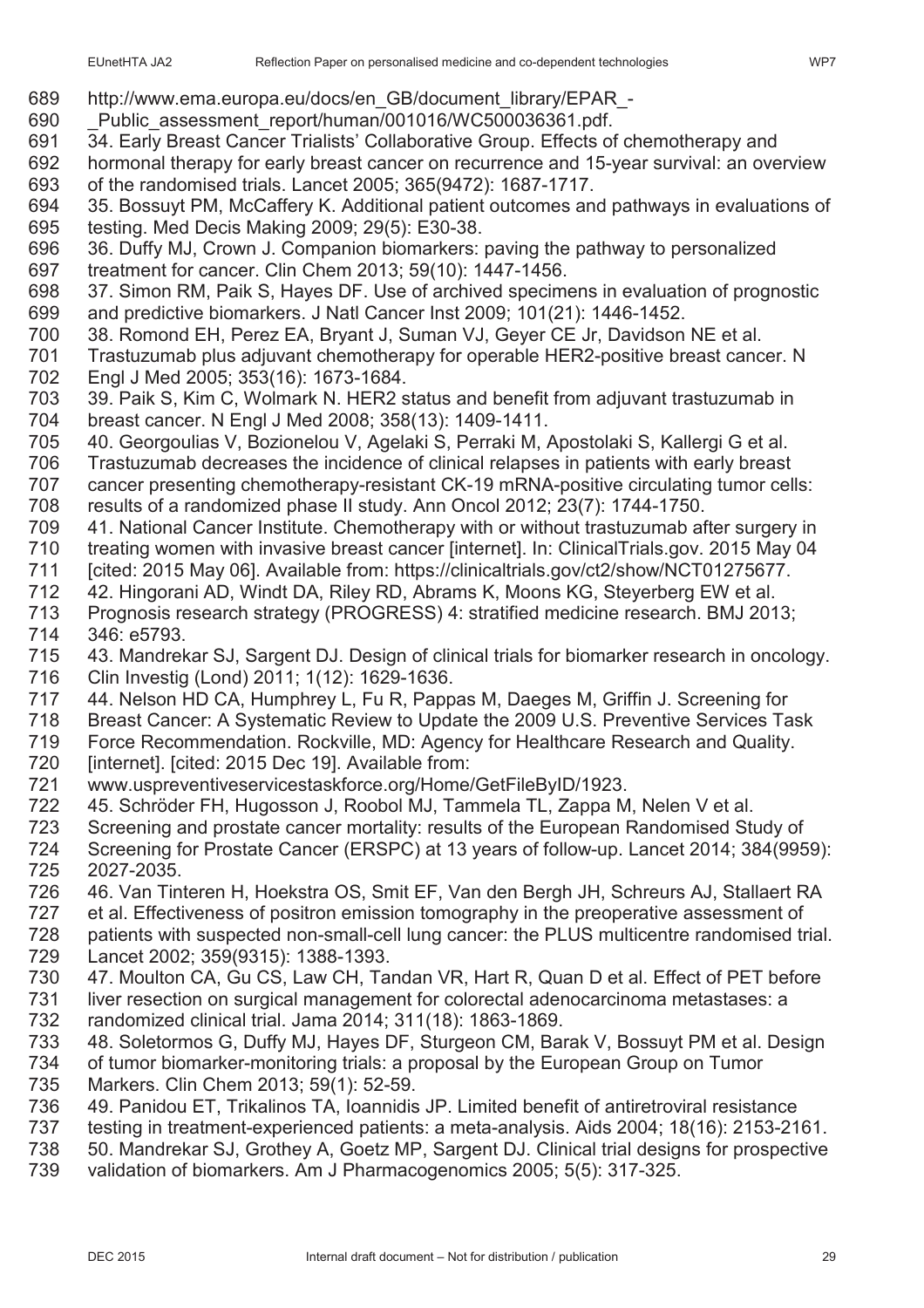- aiming at personalizing medicine. Chin Clin Oncol 2014; 3(2): 14.
- 52. Cannon CP, Weintraub WS, Demopoulos LA, Vicari R, Frey MJ, Lakkis N et al.
- Comparison of early invasive and conservative strategies in patients with unstable
- coronary syndromes treated with the glycoprotein IIb/IIIa inhibitor tirofiban. N Engl J Med 2001; 344(25): 1879-1887.
- 53. Neumann F, Kastrati A, Miethke T, Pogatsa-Murray G, Mehilli J, Valina C et al.
- Treatment of Chlamydia pneumoniae infection with roxithromycin and effect on neointima
- proliferation after coronary stent placement (ISAR-3): a randomised, double-blind,
- placebo-controlled trial. Lancet 2001; 357(9274): 2085-2089.
- 54. Olaussen KA, Dunant A, Fouret P, Brambilla E, Andre F, Haddad V et al. DNA repair
- by ERCC1 in non-small-cell lung cancer and cisplatin-based adjuvant chemotherapy. N Engl J Med 2006; 355(10): 983-991.
- 55. Karapetis CS, Khambata-Ford S, Jonker DJ, O'Callaghan CJ, Tu D, Tebbutt NC et al. K-ras mutations and benefit from cetuximab in advanced colorectal cancer. N Engl J Med
- 2008; 359(17): 1757-1765.
- 56. Chapman PB, Hauschild A, Robert C, Haanen JB, Ascierto P, Larkin J et al. Improved
- survival with vemurafenib in melanoma with BRAF V600E mutation. N Engl J Med 2011; 364(26): 2507-2516.
- 57. Lipworth BJ, Basu K, Donald HP, Tavendale R, Macgregor DF, Ogston SA et al.
- 760 Tailored second-line therapy in asthmatic children with the  $Ara^{16}$  genotype. Clin Sci (Lond) 2013; 124(8): 521-528.
- 58. Rosell R, Carcereny E, Gervais R, Vergnenegre A, Massuti B, Felip E et al. Erlotinib
- versus standard chemotherapy as first-line treatment for European patients with advanced
- EGFR mutation-positive non-small-cell lung cancer (EURTAC): a multicentre, open-label, randomised phase 3 trial. Lancet Oncol 2012; 13(3): 239-246.
- 59. Mallal S, Phillips E, Carosi G, Molina JM, Workman C, Tomazic J et al. HLA-B\*5701 screening for hypersensitivity to abacavir. N Engl J Med 2008; 358(6): 568-579.
- 60. Tonino PA, De Bruyne B, Pijls NH, Siebert U, Ikeno F, Van' t Veer M et al. Fractional
- flow reserve versus angiography for guiding percutaneous coronary intervention. N Engl J Med 2009; 360(3): 213-224.
- 61. Cree IA, Kurbacher CM, Lamont A, Hindley AC, Love S. A prospective randomized
- controlled trial of tumour chemosensitivity assay directed chemotherapy versus physician's
- 773 choice in patients with recurrent platinum-resistant ovarian cancer. Anticancer Drugs 2007;<br>774 18(9): 1093-1101. 18(9): 1093-1101.
- 62. Palareti G, Cosmi B, Legnani C, Tosetto A, Brusi C, Iorio A et al. D-dimer testing to
- determine the duration of anticoagulation therapy. N Engl J Med 2006; 355(17): 1780- 1789.
- 63. Bartlett J, Canney P, Campbell A, Cameron D, Donovan J, Dunn J et al. Selecting
- breast cancer patients for chemotherapy: the opening of the UK OPTIMA trial. Clin Oncol (R Coll Radiol) 2013; 25(2): 109-116.
- 64. Zujewski JA, Kamin L. Trial assessing individualized options for treatment for breast cancer: the TAILORx trial. Future Oncol 2008; 4(5): 603-610.
- 65. Rutgers E, Piccart-Gebhart MJ, Bogaerts J, Delaloge S, Veer LV, Rubio IT et al. The
- EORTC 10041/BIG 03-04 MINDACT trial is feasible: results of the pilot phase. Eur J Cancer 2011; 47(18): 2742-2749.
- 66. Alonzo TA. Standards for reporting prognostic tumor marker studies. J Clin Oncol 2005; 23(36): 9053-9054.
- 67. Albert MA. Biomarkers and heart disease. J Clin Sleep Med 2011; 7(5 Suppl): S9-11.
- 68. Ioannidis JP, Panagiotou OA. Comparison of effect sizes associated with biomarkers
- reported in highly cited individual articles and in subsequent meta-analyses. JAMA 2011;
- 305(21): 2200-2210.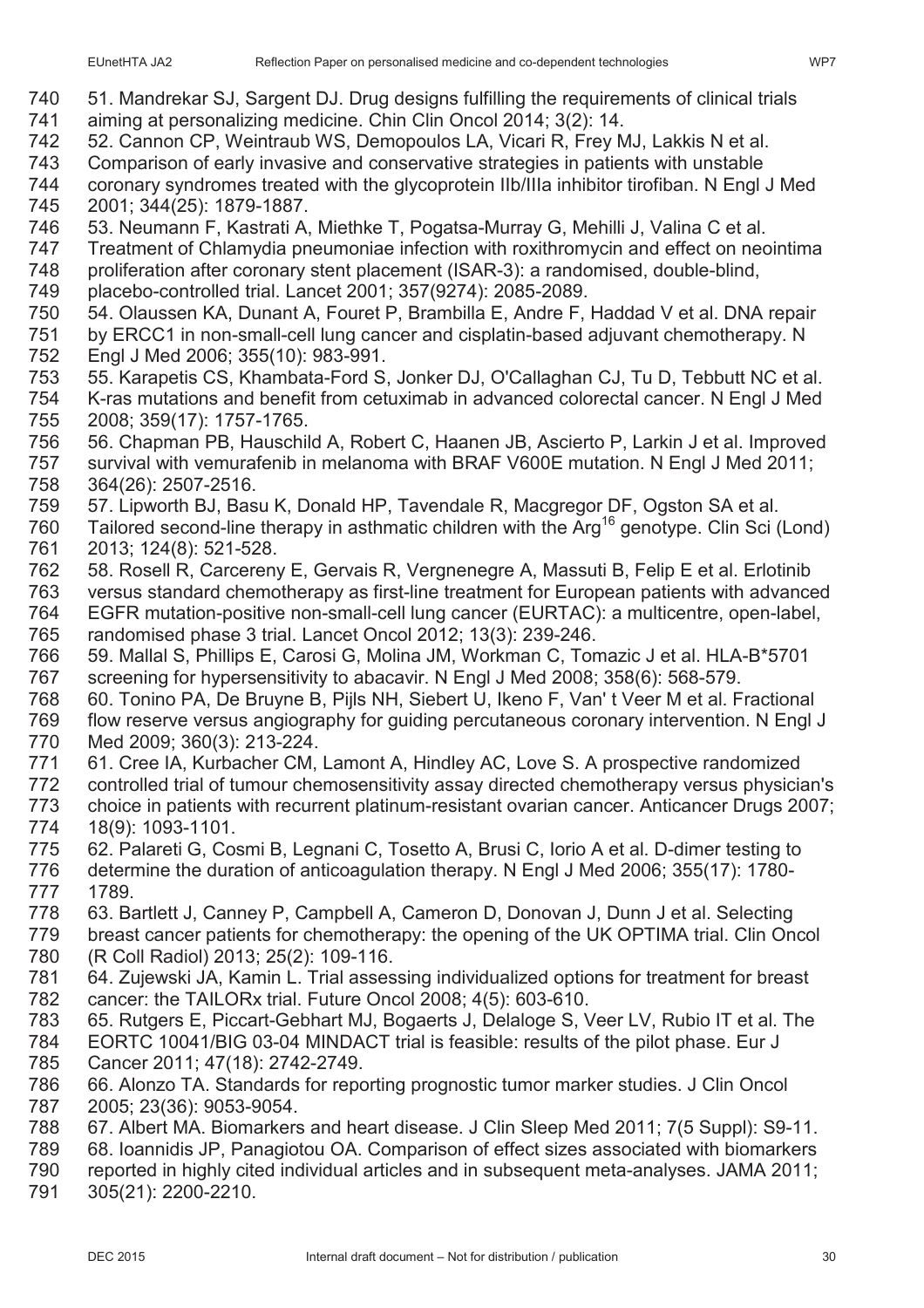- 69. Institute for Quality and Efficiency in Health Care. General methods: version 4.2
- [internet]. 2015 Apr 22 [cited: 2015 Dec 19]. Available from:
- 794 https://www.iqwig.de/download/IQWiG General Methods Version %204-2.pdf.
- 70. Medical Services Advisory Committee. Guidelines for the assessment of diagnostic
- technologies [internet]. 2005 Aug [cited: 2015 Apr 14]. Available from:
- http://www.health.gov.au/internet/msac/publishing.nsf/Content/D81BE529B98B3DB6CA25
- 75AD0082FD1B/\$File/Guidelines%20for%20the%20assessment%20of%20diagnostic%20 technologies%20Sept%202005.pdf.
- 71. Merlin T, Lehman S, Hiller JE, Ryan P. The "linked evidence approach" to assess
- medical tests: a critical analysis. Int J Technol Assess Health Care 2013; 29(3): 343-350.
- 72. Merlin T. The use of the 'linked evidence approach' to guide policy on the
- reimbursement of personalized medicines. Per Med 2014; 11(4): 435-448.
- 73. Byron SK, Crabb N, George E, Marlow M, Newland A. The Health Technology
- Assessment of companion diagnostics: experience of NICE. Clin Cancer Res 2014; 20(6): 1469-1476.
- 74. Food and Drug Administration. Statistical guidance on reporting results from studies
- evaluating diagnostic tests: guidance for industry and FDA staff [internet]. 2007 Mar 13
- 809 [cited: 2015 Apr 26]. Available from:
- http://www.fda.gov/downloads/MedicalDevices/DeviceRegulationandGuidance/GuidanceD ocuments/ucm071287.pdf.
- 75. Meyer UA. Welcome to the Journal of Personalized Medicine: A New Open-Access
- Platform for Research on Optimal Individual Healthcare. J Pers Med 2011; 1(1): 1-4.
- 76. Van Gijn J. Extrapolation of trials data into practice: where is the limit? Cerebrovasc
- Dis 1995; 5(3): 159-162.
- 77. Rothwell PM. Treating individuals 2: subgroup analysis in randomised controlled trials; importance, indications, and interpretation. Lancet 2005; 365(9454): 176-186.
- 78. Kris MG, Johnson BE, Berry LD, Kwiatkowski DJ, Iafrate AJ, Wistuba II et al. Using
- multiplexed assays of oncogenic drivers in lung cancers to select targeted drugs. JAMA 2014; 311(19): 1998-2006.
- 79. Abrams J, Conley B, Mooney M, Zwiebel J, Chen A, Welch JJ et al. National Cancer Institute's Precision Medicine Initiatives for the new National Clinical Trials Network. Am Soc Clin Oncol Educ Book 2014: 71-76.
- 824 80. Tourneau CL, Kamal M, Alt M, Verlingue L, Servois V, Sablin MP et al. The spectrum of clinical trials aiming at personalizing medicine. Chin Clin Oncol 2014; 3(2): 13.
- 826 81. Le Tourneau C, Delord JP, Goncalves A, Gavoille C, Dubot C, Isambert N et al.
- Molecularly targeted therapy based on tumour molecular profiling versus conventional
- therapy for advanced cancer (SHIVA): a multicentre, open-label, proof-of-concept,
- randomised, controlled phase 2 trial. Lancet Oncol 2015; 16(13): 1324-1334.
- 82. EUnetHTA. Methodological guidelines [internet]. [cited: 2015 May 11]. Available from: http://www.eunethta.eu/eunethta-guidelines
- 83. Baker SG, Kramer BS, Sargent DJ, Bonetti M. Biomarkers, subgroup evaluation, and clinical trial design. Discov Med 2012; 13(70): 187-192.
- 84. EPEMED. The European Personalised Medicine Association. Personalised Medicine
- in Europe Enhancing patient access to pharmaceutical drug-diagnostic companion products. [internet]. [cited: 2015 Dec 19]. Available from:
- http://www.epemed.org/online/www/content2/104/107/910/pagecontent2/4339/791/ENG/E pemedWhitePaperNOV14.pdf.
- 85. Cohen JP, Felix AE. Personalized medicine's bottleneck: diagnostic test evidence and reimbursement. J Pers Med 2014; 4(2): 163-175.
- 86. Merlin T, Farah C, Schubert C, Mitchell A, Hiller JE, Ryan P. Assessing personalized
- medicines in Australia: a national framework for reviewing codependent technologies. Med
- Decis Making 2013; 33(3): 333-342.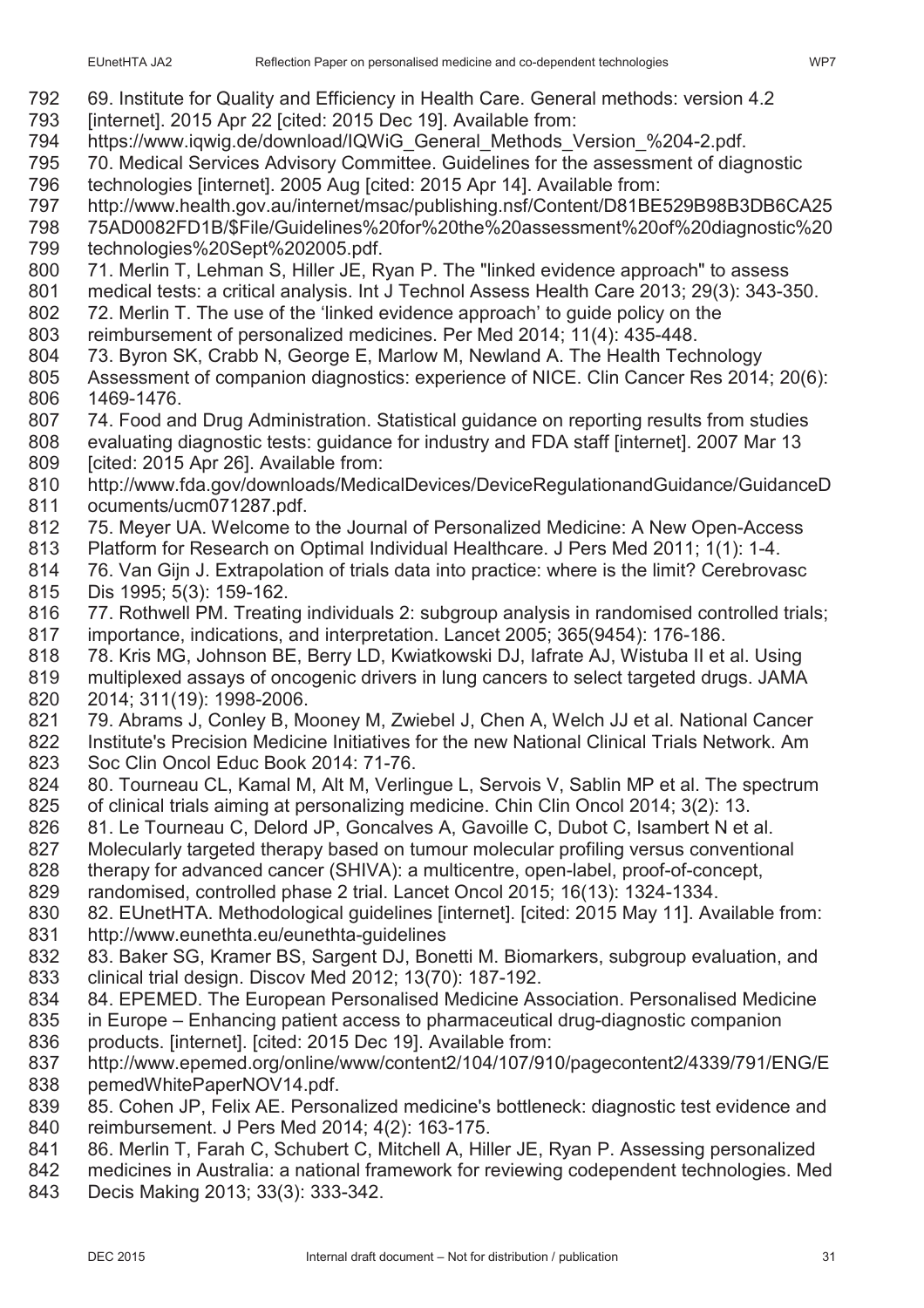- 87. Veenstra DL, Piper M, Haddow JE, Pauker SG, Klein R, Richards CS et al. Improving
- 845 the efficiency and relevance of evidence-based recommendations in the era of whole-
- genome sequencing: an EGAPP methods update. Genet Med 2013; 15(1): 14-24.
- 88. Canadian Agency for Drugs and Technologies in Health. Evaluation frameworks for genetic tests [internet]. 2012 Jul [cited: 2015 Apr 26]. (Environmental Scans; volume 37).
- Available from:
- https://www.cadth.ca/sites/default/files/pdf/EvalFrameworksGeneticTesting-es-37\_e.pdf.
- 851 89. Center for Medical Technology Policy. Evaluation of clinical validity and clinical utility of
- actionable molecular diagnostic tests in adult oncology [internet]. 2013 May 01 [cited: 2015
- Apr 09]. Available from: http://www.cmtpnet.org/docs/resources/MDX\_EGD.pdf.
- 90. Ludwig Boltzmann Institute. Procedural guidance for the systematic evaluation of
- biomarker tests: version 1.2 [internet]. 2014 Nov [cited: 2015 Apr 09]. (LBI Decision
- Support Documents; volume 77). Available from:
- http://eprints.hta.lbg.ac.at/1041/1/DSD\_77.pdf.
- 91. Evaluation of Genomic Applications in Practice and Prevention (EGAPP) Working
- Group. The EGAPP initiative: lessons learned. Genet Med 2014; 16(3): 217-224.
- 92. Recommendations from the EGAPP Working Group: can tumor gene expression
- profiling improve outcomes in patients with breast cancer? Genet Med 2009; 11(1): 66-73.
- 93. Wong SQ, Li J, Tan AY, Vedururu R, Pang JM, Do H et al. Sequence artefacts in a
- prospective series of formalin-fixed tumours tested for mutations in hotspot regions by massively parallel sequencing. BMC Med Genomics 2014; 7: 23.
- 94. Van den Bulcke M SML, Salgado R, De Quecker E, De Schutter H, Waeytens A, Van
- Den Berghe P, Tejpar S, Van Houdt J, Van Laere S, Maes B, Hulstaert F. Next generation sequencing gene panels for targeted therapy in oncology and haemato-oncology. Health
- Technology Assessment (HTA) Brussels: Belgian Health Care Knowledge Centre (KCE).
- 2015. KCE Reports 240. [internet]. [cited: 2015 Dec 19]. Available from:
- 870 https://kce.fgov.be/sites/default/files/page\_documents/KCE\_240\_NGS\_targeted\_therapy Report.pdf.
- 95. Redekop WK, Mladsi D. The faces of personalized medicine: a framework for
- understanding its meaning and scope. Value Health 2013; 16(6 Suppl): S4-9.
- 96. Febbo PG, Ladanyi M, Aldape KD, De Marzo AM, Hammond ME, Hayes DF et al.
- NCCN Task Force report: evaluating the clinical utility of tumor markers in oncology. J Natl Compr Canc Netw 2011; 9(Suppl 5): S1-32.
- 97. Griggs RC, Batshaw M, Dunkle M, Gopal-Srivastava R, Kaye E, Krischer J et al.
- Clinical research for rare disease: opportunities, challenges, and solutions. Mol Genet
- Metab 2009; 96(1): 20-26.
- 98. Goss CH, Mayer-Hamblett N, Kronmal RA, Ramsey BW. The cystic fibrosis
- 881 therapeutics development network (CF TDN): a paradigm of a clinical trials network for 882 genetic and orphan diseases. Adv Drug Deliv Rev 2002; 54(11): 1505-1528.
- 99. De Boeck K, Bulteel V, Tiddens H, Wagner T, Fajac I, Conway S et al. Guideline on
- the design and conduct of cystic fibrosis clinical trials: the European Cystic Fibrosis
- Society-Clinical Trials Network (ECFS-CTN). J Cyst Fibros 2011; 10 Suppl 2: S67-74.
- 100. Mandrekar SJ, Dahlberg SE, Simon R. Improving Clinical Trial Efficiency: Thinking outside the Box. Am Soc Clin Oncol Educ Book 2015: e141-147.
- 101. Biankin AV, Piantadosi S, Hollingsworth SJ. Patient-centric trials for therapeutic development in precision oncology. Nature 2015; 526(7573): 361-370.
- 102. Amir E, Seruga B, Martinez-Lopez J, Kwong R, Pandiella A, Tannock IF et al.
- Oncogenic targets, magnitude of benefit, and market pricing of antineoplastic drugs. J Clin Oncol 2011; 29(18): 2543-2549.
- 103. Innovative Medicines Initiative. The Innovative Medicines Initiative [internet]. [cited:
- 2016 Jan 13]. Available from: http://www.imi.europa.eu/.